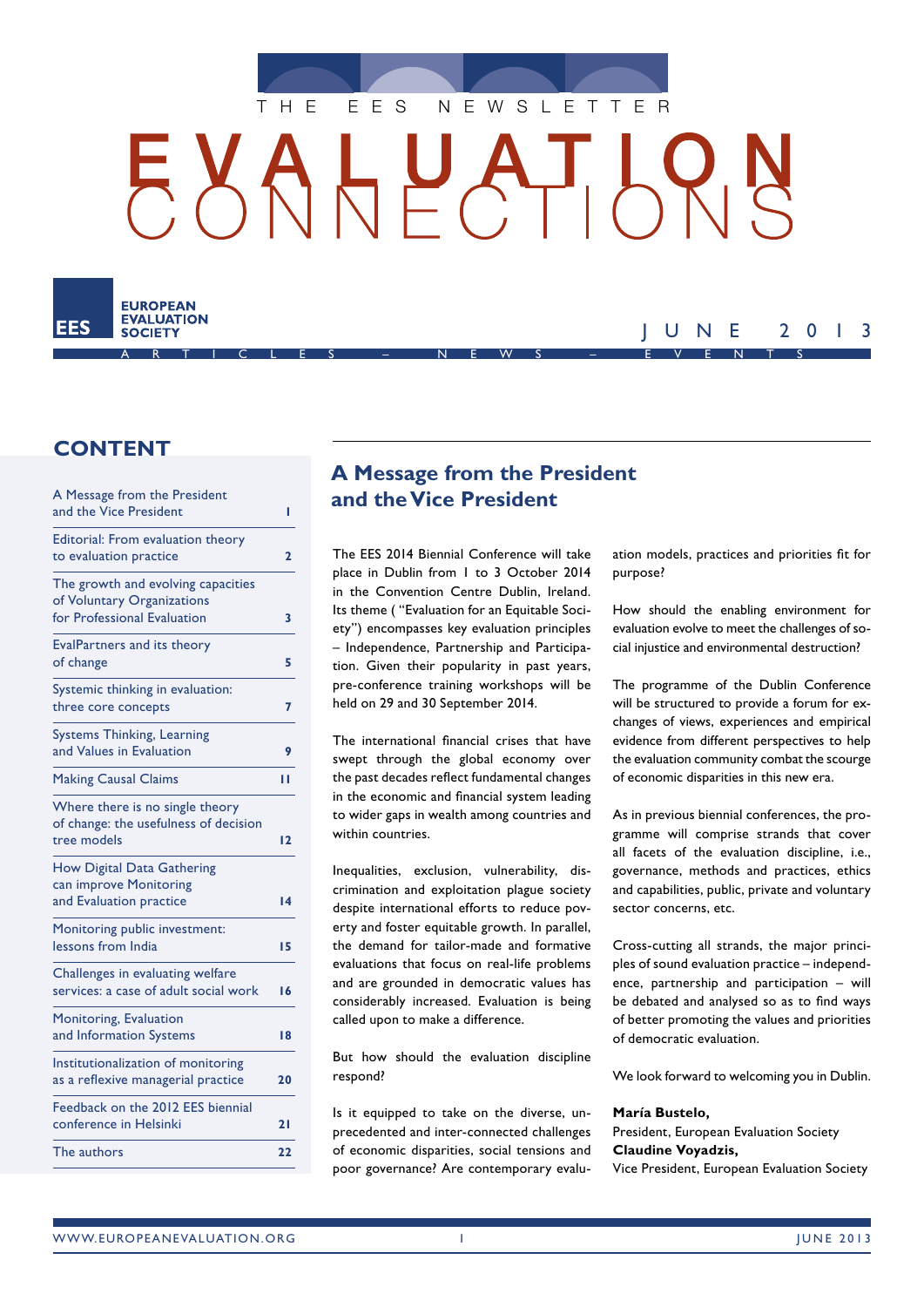# **EDITORIAL: FROM EVALUATION THEORY TO EVALUATION PRACTICE**

**Robert Picciotto**

*"Theory is splendid but until you put it into practice it is valueless" J.C. Penney*

Linking up evaluators from all parts of the world is the mandate of all evaluation associations. The bewildering expansion of diverse evaluation associations and networks is described below by Jim Rugh while Murray Saunders explores the theory of change that animates *Evalpartners*, a global movement designed to promote evaluation excellence and equity-oriented evaluations. Your Newsletter has a similar remit – to encourage cross-fertilization of evaluation ideas across borders. Thus this issue of Connections brings together evaluation thinking and lessons of experience from various European countries as well as New Zealand, Canada, India and Brazil.

The intersection between evaluation theory and practice – a theme evoked in Stewart I. Donaldson's article in the December 2012 edition – is explored in the articles that follow. Theory provides practitioners with ideas and tools that evaluators put to work in order to grasp and tackle a problematic situation. Conversely practicing evaluators generate data and knowledge that challenge existing mental models and call for new interpretations, concepts and approaches.

Four articles in this issue explore the frontiers of the evaluation discipline. Bob Williams leads the way with a lucid exposition of three core concepts that the systems field has contributed to evaluation practice in complicated and complex situations: interrelationships, perspectives and boundaries. Next, Richard Hummelbrunner and Martin Reynolds apply these tools to organizational and social learning processes. They demonstrate that learning to adapt, learning to change and learning to learn involve distinct mechanisms that bring values to the centre stage of stakeholders' interrelationships, illuminate their perspectives and delineate the boundaries of evaluation practice within given social contexts.

Dealing with change and uncertainty in impact evaluation practice is the subject of John Mayne's piece: in complex contexts the identification of valid causal links between an intervention and its observed impact calls for judicious use of theories of change combined with contribution analysis. In turn, Rick Davies investigates the problems that arise when many theories of change are deployed to probe complex situations. He shows that decision tree models can help solve such problems in user friendly ways through systematic fitness tests and effective use of data. Software packages facilitate the use of decision trees in a wide range of evaluation assignments.

The new information technologies also enhance real world, real time evaluation practice. Thus, Kai Matturi's article demonstrates conclusively that digital data gathering allows instantaneous access to program implementation data, improved data reliability, reduced data loss, rapid data analysis and centralized data management. On the other hand, I.C. Awasthi shows that web-based management information systems can be dysfunctional when success indicators are poorly selected, programme data are not authenticated and/

or accessible or when they are delivered in an untimely way to guide decision making.

The potential of systems theory allied with the new communications technologies to resolve the tensions between intended policy and programme goals and real world constraints is illustrated by both articles. Similarly, Paula Saikkonen implicitly engages in systems thinking when she highlights the unexpected influence that monitoring protocols can trigger at the social workercitizens interface and when she points to the need for explicit learning loop mechanisms to help adapt national welfare policies and control systems to diverse local needs.

In the same vein, Giorgio Garau et. al. focus on the potential of decision tree mapping for the design of monitoring systems and the judicious definition of the distinctive accountabilities and reciprocal obligations embedded in public-private partnerships. Finally, Elizabeth Moreira dos Santos et. al. confirm that participatory monitoring systems can be powerful instruments of popular mobilization, capacity building and social innovation.

In a nutshell the core message of this issue is that social learning is more likely to take place when sound evaluation theory is put into practice. In the words of Lewin (1952): *"there is nothing more practical than a good theory"*.

## **Reference**

Lewin, K. (1952). Field theory in social science: Selected theoretical papers by Kurt Lewin. London: Tavistock.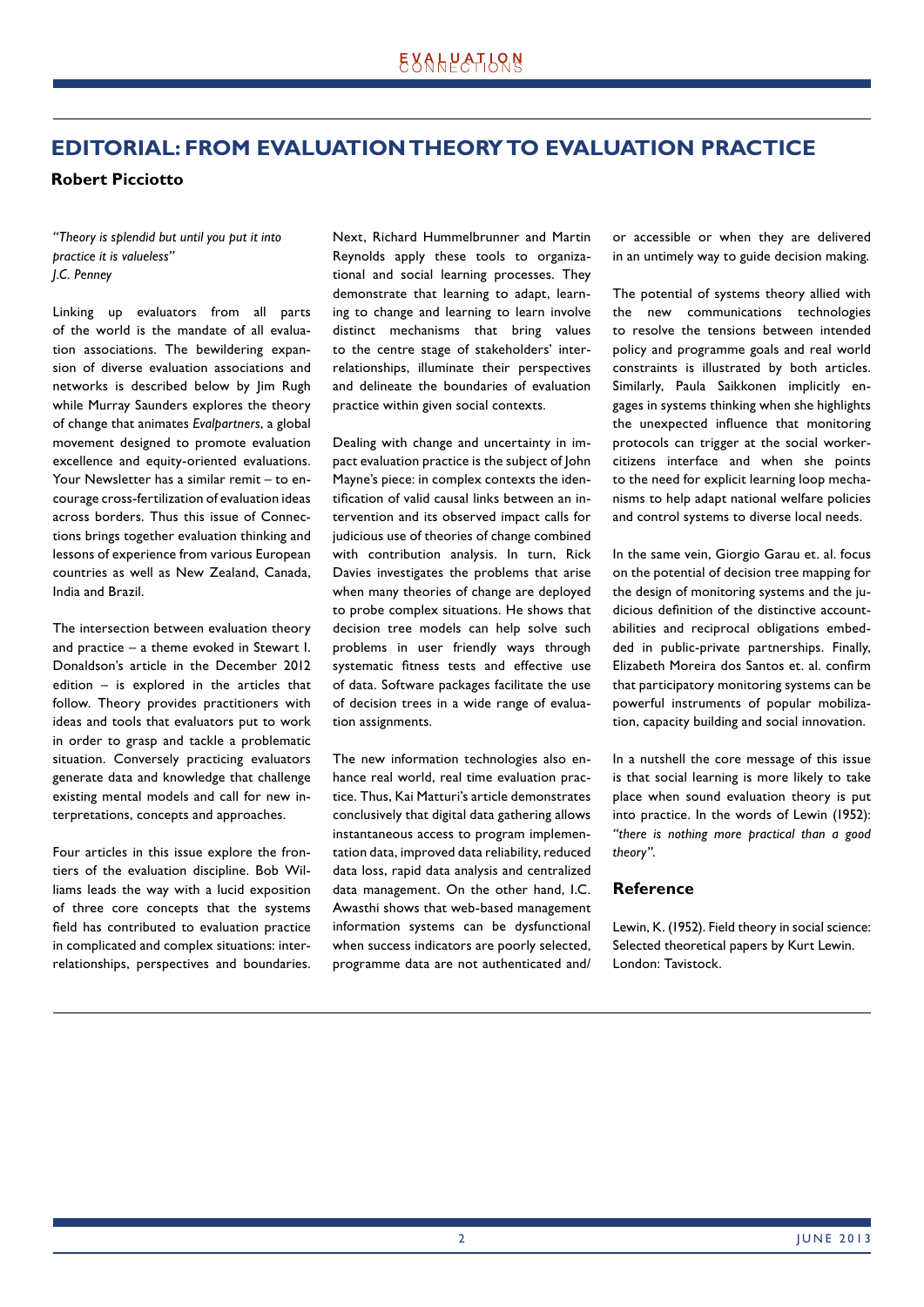## **EVALUATION ASSOCIATIONS**

## **THE GROWTH AND EVOLVING CAPACITIES OF VOLUNTARY ORGANIZATIONS FOR PROFESSIONAL EVALUATION1**

**Jim Rugh**

In recent decades, civil society has increasingly played a central and active role in promoting greater accountability for public action, through the use of evaluation. National and regional Voluntary Organizations for Professional Evaluation (VOPEs) grew from 15 in the 1990s to more than 140 by early 2013. Acknowledging the enhanced role of civil society in general, and VOPEs in particular, UNICEF and IOCE launched the Eval-Partners Initiative in early 2012. This is a global initiative that promotes coordinated efforts among development organizations, governments and civil society, with the aim of strengthening civil society evaluation capacity, in order to fortify the voice of civil society in policy-making and in promoting equity-focused and gender-responsive evaluations. EvalPartners was met with a surge of enthusiasm evidenced in the joining of 27 members, including major international development agencies and all regional VOPEs, within a few months of its launch.

The goal of the EvalPartners Initiative<sup>2</sup> is to contribute to the enhancement of the capacity of Civil Society Organizations (CSOs)  $-$  notably, VOPEs  $-$  to influence policymakers, other key stakeholders and public opinion, so that public policies are evidenceinformed and support equity in development processes and results. There are three main expected outcomes of EvalPartners:

- 1. VOPEs are stronger. Their institutional and organizational capacities are enhanced.
- 2. VOPEs are more influential. They are better able to play strategic roles in strengthening the enabling environment for evaluation within their countries. In so doing, they help to improve national evaluation systems and to promote the use of evaluation evidence in the development of policies geared towards effective, equity-focused and gender-responsive development results.

3. VOPEs develop sustainable strategies to enhance the evaluation skills, knowledge and capacities of their members, and of evaluators more widely, to manage and conduct credible and useful evaluations.

One of the initial activities of the EvalPartners Initiative was a mapping survey to update the database of VOPEs maintained by IOCE in order to learn more about them.

The first phase of the exercise was to update contact information for all the VOPEs on the IOCE database, and continue the search for others. The second phase was to solicit current information about each VOPE. We previously had basic profile information on only 54 VOPEs. Ninety four VOPEs responded to the survey and provided basic information about their purposes, memberships and organizational capacities. Based on the responses, the third phase of this mapping exercise focused on the VOPEs with significant experience in advocating enhanced evaluation policies and systems. These organizations were invited to provide descriptions of their experiences in the form of case studies. Such case studies were received from 38 national and regional VOPEs<sup>3</sup>. Figure I below gives the 'birth' years of some of the VOPEs, highlighting the Big and Regional VOPEs. It is extracted from a longer list that includes the formation years reported by 83 VOPEs.<sup>4</sup> Of the currently existing evaluation societies or associations, the first to be formed was the Canadian Evaluation Society (CES) in 1981. Though the American Evaluation Association (AEA) was not formed until 1986, it was actually a merger of two existing as-

| Country                               | Acronym         | <b>Cumulative total</b> |
|---------------------------------------|-----------------|-------------------------|
| Canada                                | <b>CES</b>      | ı                       |
| <b>USA</b>                            | <b>AEA</b>      | $\overline{2}$          |
| <b>Australasia</b>                    | <b>AES</b>      | 3                       |
| Canada/Quebec                         | SQEP            | $\overline{4}$          |
| <b>UK</b>                             | <b>UKES</b>     | 5                       |
| France                                | F3E             | 6                       |
| <b>Europe Regional</b>                | <b>EES</b>      | $\overline{7}$          |
| Malaysia                              | <b>MES</b>      | 8                       |
| Peru                                  | Red EvalPerú    | 9                       |
| Germany + Austria                     | <b>DeGEval</b>  | 10                      |
| Niger                                 | <b>RéNSE</b>    | $\mathbf{H}$            |
| Sri Lanka                             | <b>SLEvA</b>    | 12                      |
| <b>Africa Regional</b>                | <b>AfrEA</b>    | 13                      |
| Russia & CIS Regional                 | <b>IPEN</b>     | 17                      |
| Latin America & Caribbean<br>Regional | <b>ReLAC</b>    | 28                      |
| <b>Europe Regional</b>                | <b>NESE</b>     | 56                      |
| <b>MENA Regional</b>                  | <b>EvalMENA</b> | 75                      |
| Uruguay                               |                 | 83                      |
|                                       |                 |                         |

*Figure 1. Years VOPEs were formed, emphasizing big and regional VOPEs.*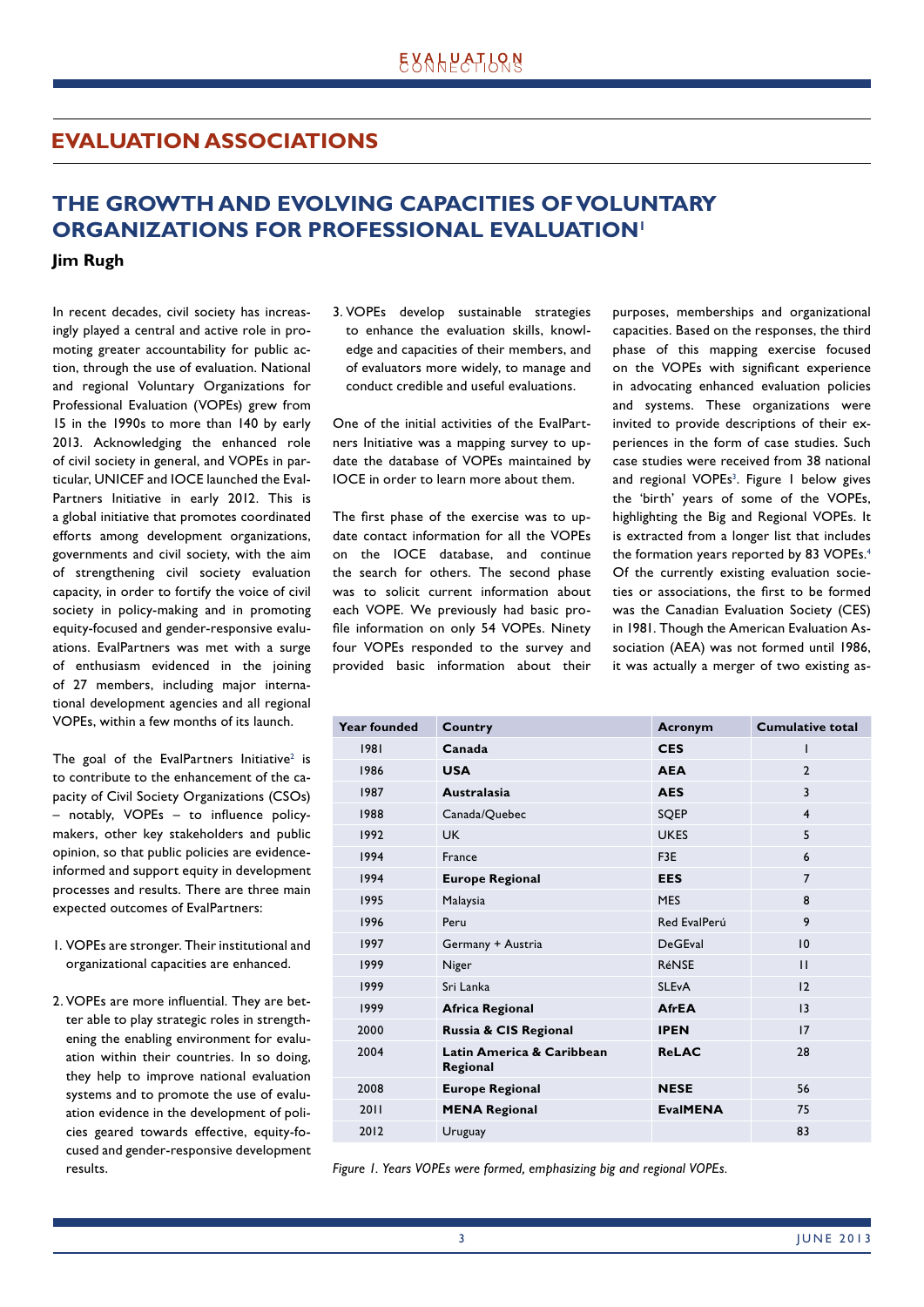# **EXALPATION**

sociations, one of which was formed in 1979 (so it could claim to be older than CES!).

While recognizing that many evaluators are members of more than one VOPE, i.e. that there is substantial (but unknown) overlap between the membership numbers reported by VOPEs,<sup>5</sup> the total aggregate membership numbers is indicative of the size of the evaluation community. It adds up to about 33,000. This points to the growing number of people who have an interest in or responsibilities related to evaluation, as suppliers or commissioners or academics.

Based on the survey responses, 39 % of these VOPEs are informal networks, 13 % say that they have adopted a charter and bylaws but are not yet officially recognized, and 47% report that they are legally recognized by their governments (presumably after adopting a charter and bylaws).

The remarkable growth in VOPEs is illustrated in Figure 2 while Figures 3 and 4 provide the sources of the information and Figure 5 summarizes the membership data

*Figure 3. EvalPartners VOPE survey*  by the numbers<sup>6</sup>. *.*

| Countries in which we have some<br>VOPE contact information                    | 112 |
|--------------------------------------------------------------------------------|-----|
| Number of national VOPEs identified                                            | 4   |
| Number of national VOPEs verified (via<br>survey responses or active websites) | 96  |
| Number of countries with one or<br>more verified VOPEs                         | 86  |
| <b>Regional VOPEs</b>                                                          | 12  |
| International VOPEs                                                            |     |

## *Figure 4. Survey responses and case studies received.*

| National / regional VOPEs to which<br>survey questionnaire was sent | 140 |
|---------------------------------------------------------------------|-----|
| Survey replies received                                             | 94  |
| Case studies received                                               | 38  |

One of the rationales for conducting the Eval-Partners survey was to ascertain how engaged VOPEs are in terms of addressing the enabling environment for evaluation, e.g. by advocating for enhanced evaluation-related policies and systems on the part of their governments. Figure 6 indicates that there is a wide range of involvement in policy advocacy.



Figure 2. Cumulative number of VOPEs in existence, by year.

| <b>Name of VOPE</b>                                                                                 | Acronym        | Membership |
|-----------------------------------------------------------------------------------------------------|----------------|------------|
| American Evaluation Association                                                                     | <b>AEA</b>     | 7,755      |
| Red de Seguimiento, Evaluación y Sistematización en America<br>Latina y el Caribe                   | ReLAC          | 3,847      |
| Rede Brasileira de Monitoramento e Avaliação<br>(Brazilian M&E Network)                             | <b>BMFN</b>    | 3,519      |
| Red de Monitoreo y Evaluacion de America Latina y Caribe                                            | RedLacMe       | 2,557      |
| Canadian Evaluation Society / Societe canadienne d'evaluation                                       | CES / SCE      | 2,016      |
| Australasian Evaluation Society                                                                     | AES            | 1,034      |
| Gesellschaft für Evaluation e.V.                                                                    | <b>DeGFval</b> | 722        |
| Société Française de l'Évaluation                                                                   | <b>SFF</b>     | 600        |
| International Program Evaluation Network (CIS)                                                      | <b>IPEN</b>    | 556        |
| Indonesian Development Evaluation Community                                                         | $In$ DFC       | 554        |
| Sociedad Española de Evaluación (Spain)                                                             | <b>SEE</b>     | 550        |
| Associação Brasileira de Avaliação Educacional<br>(Brazilian Association of Educational Evaluation) | <b>ABAVF</b>   | 500        |
| Society for Monitoring and Evaluation, Nigeria                                                      | <b>SMEAN</b>   | 452        |
| <b>European Evaluation Society</b>                                                                  | EES            | 411        |

*Figure 5. Membership numbers of largest VOPEs.*

| Policy advocacy score = 10 (out of 10, i.e. very actively engaged) | 19 | 29%  |
|--------------------------------------------------------------------|----|------|
| Policy advocacy score between 5–9 (quite actively engaged)         | 14 | 21%  |
| Policy advocacy score between 1-4 (very little engagement)         | 14 | 21%  |
| Policy advocacy score $= 0$ (not involved at all)                  | 19 | 29%  |
| Total number of survey responses scored                            | 66 | 100% |

*Figure 6. Involvement in policy advocacy on the part of VOPEs.*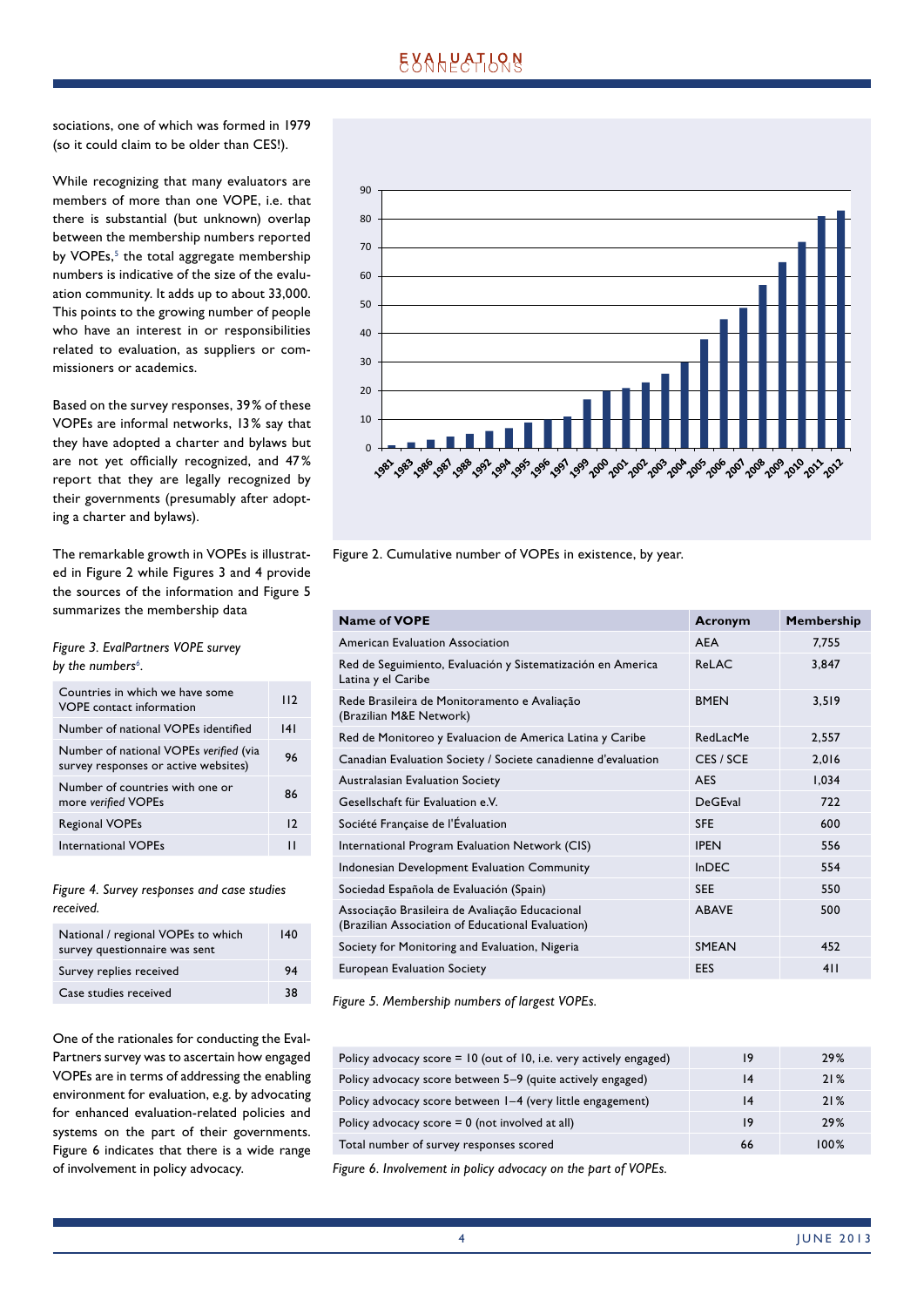We will now turn from the quantitative growth of the evaluation profession as evidenced by the growing numbers of VOPEs, to some perspectives on what many VOPEs are achieving in addressing the enabling environment for evaluation, including advocating for national monitoring and evaluation policies and systems.

A typical scenario in the early formation of an evaluation network is that a few individuals get over their competitive urges and decide to get together to share experiences in methods applied to evaluation. Following informal exchanges, they might organize workshops, led by some of their own members or outside experts, in order to share theories and experiences. The next phase involves the design of a constitution and of bylaws so as to get officially registered as an association.

Thus the first phase is typically focused on skills development and the second phase on building the VOPE's own institutional capacity. A growing number of VOPEs are going beyond addressing the 'supply side' (capacities of members to conduct evaluation) to tackle the 'demand side' – i.e. the environment that influences requests for evaluation, including the Terms of Reference shaping what clients are asking evaluators to do. Especially in countries where most evaluations have been done to respond to the demands of external donors, VOPEs have begun to realize the need for national governments to appreciate the value of evaluation as a sound governance practice. There are many examples of VOPEs that have achieved significant influence on governments with respect to the design and monitoring of highlevel policies at national, ministerial and provincial levels.

1 This article is an adaption of a chapter in the book *Voluntary Organizations for*  *Professional Evaluation: Learning from Africa, Americas, Asia, Australasia, Europe and Middle East* to be published by UNICEF with EvalPartners and IOCE. It will be available on www.MyMandE.org/EvalPartners.

- 2 For more information see the MyMandE. org/EvalPartners website.
- 3 All of the survey responses and case studies have been uploaded at www.ioce.net/ members/national\_organizations.shtml.
- 4 As of mid February, 2013, 96 VOPEs had been verified (via survey responses or currently up-to-date websites) but dates of formation were only reported by 83 VOPEs.
- 5 AEA, for example, reports that 15 % of its membership (over 1,000 people) are "international", i.e. citizens of other countries, therefore presumably also members of their national VOPEs in addition to being members of AEA (and perhaps other big and/or regional VOPEs as well.)
- 6 As of the end of 2012.

## **EVALPARTNERS AND ITS THEORY OF CHANGE**

**Murray Saunders**

EvalPartners is a global initiative. Some have called it a movement. Its core purpose is to enhance the capacities of Civil Society Organizations (CSOs) in general, and Voluntary Organizations of 'Professional' Evaluation (VOPEs<sup>1</sup>) in particular, to influence public opinion, policy makers, and other key stakeholders so that public policies are based on evidence, and incorporate considerations of equity, including ethnic and gender equality.

From an international perspective the initiative is timely. The United Nations Secretary General, Ban Ki-moon recently addressed a High Level Meeting on *"UN Results: Are we achieving them? How do we know?"* He told United Nations Ambassadors and the Heads of Evaluation Offices of 43 UN agencies that *"self-evaluation has to be part and parcel of our routine management work. Every good manager must make the effort to look ahead and look behind, and determine the effects, intended or*  *unintended, of our work."* He added: *"All of us share a responsibility to strengthen the evaluation function. We have to tackle the challenge at several levels"* <sup>2</sup> .

The theory of change embedded in EvalPartners is predicated on three interconnected propositions. At its heart is the idea of capacity building. A strengthened VOPE should be able to: (1) increase the quality and supply of evaluations by contributing to national evaluation capacities, promote the professionalization of evaluation and attract new evaluators. (2) develop and promote national evaluation standards and ethics in evaluation; and (3) strengthen evaluations at individual and institutional levels so as to promote the demand for evaluation in all contexts. In turn, increased demand for evaluation will require increased VOPEs' contributions to the formulation of national evaluation policies, the design and implementation of country-led evaluation systems, the facilitation of dialogue between evaluation users and the production of sound evaluative evidence, etc.

The expected outcomes of EvalPartners are three-fold:

- 1. Voluntary Organizations of Professional Evaluation (VOPEs) have a strengthened Institutional capacity
- 2. VOPEs will be able to play a strategic role within their countries, contributing to country-led evaluation systems and policies, including through better support from regional and international networks/ associations (including IOCE and the more developed VOPEs) and institutions (including, inter alia, UNICEF); sharing lessons learned of similar experiences in other countries; and peer to peer mutual support.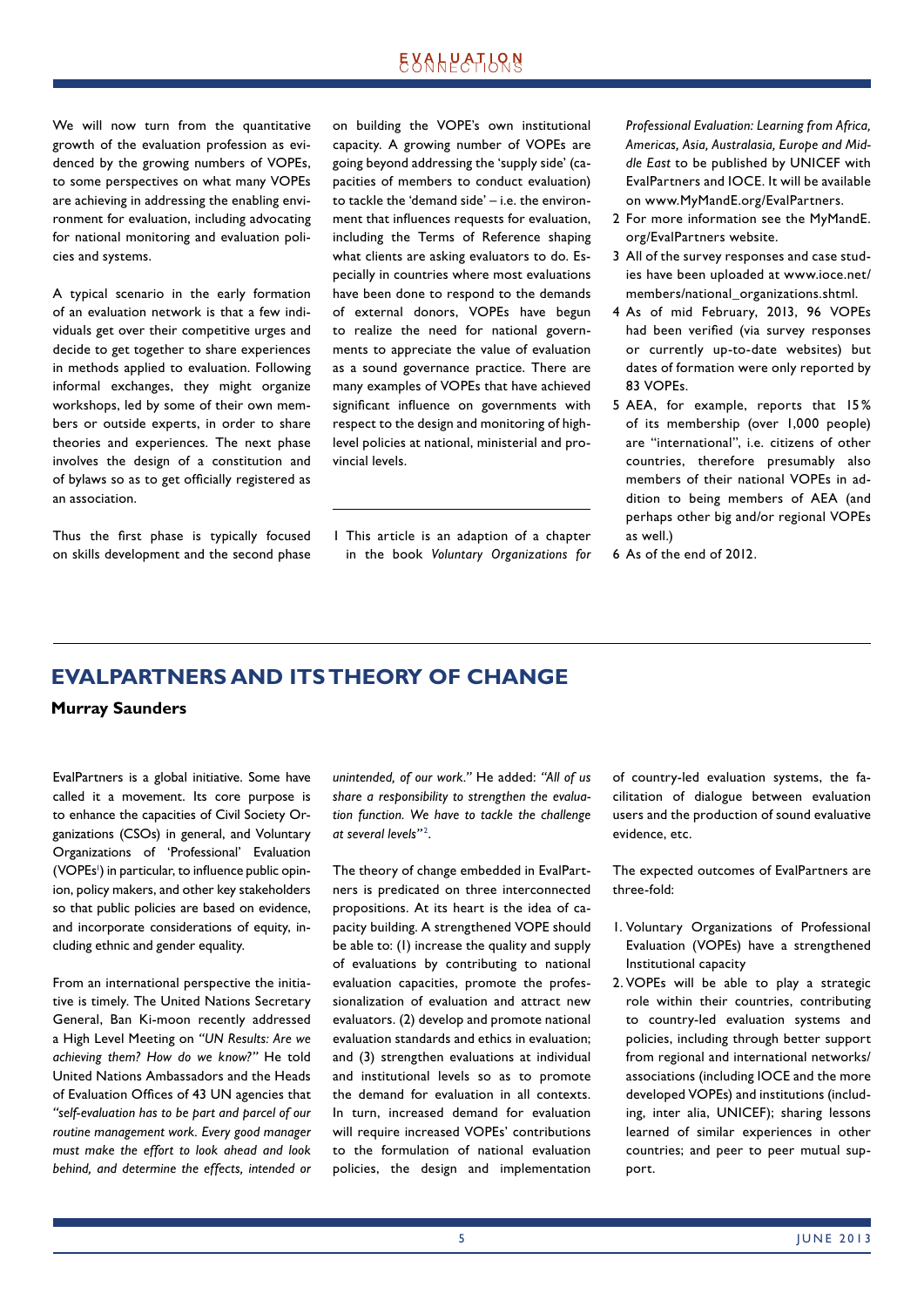3. VOPE members will have stronger evaluation capacities, e.g. by attending live webinars with international keynote speakers; e-learning; mentoring programmes; and training sponsored or organized by local institutions and more developed VOPEs.

Since the 1980s, Civil Society Organizations have been playing increasingly central and active roles in promoting greater accountability for public action through various means, including evaluation. National and regional VOPEs have grown from 15 in the 90s to more than 120 in 2012. There is tremendous scope for exchanges of home-grown and country-driven solutions, ideas and experience to support capacity development in evaluation. In December 2012 EvalPartners convened the International Forum on Civil Society's Evaluation capacities in Chiang Mai, Thailand. The Forum facilitated the sharing of good practice and lessons learned by VOPEs and other stakeholders engaged in Evaluation Capacity Development (ECD).

Thus the *policy strategy* of EvalPartners is to build capacity at individual, institutional and enabling environmental domains. The main *instruments* used by EvalPartners so far have been targeted funding of capacity building activities and partnership building. Such funding has been critical in moving Eval-Partners from exhortation to the provision of resources for change. Forum also identified EvalPartners' *mechanisms* which enact the broad intervention priorities:

- Facilitation of peer-to-peer collaborations among VOPEs;
- Development of a toolkit on VOPE institutional capacity;
- Generation of new knowledge on VOPE operation;
- Development and implementation of advocacy strategies to enhance the enabling environment for evaluation;
- Promotion of equity-focused and gender- -responsive evaluation.

Participants signed the EvalPartners Chiang Mai Declaration committing themselves to EvalPartners' objectives and principles. They include:

- Equity and social justice as central values;
- Recognizing that the country-led evaluation systems and functions are vital to ensure that development interventions implemented by international donors and governments themselves are effective, efficient and responsive, achieve desirable development outcomes and improve the quality of life of all;
- Recognizing that civil society organizations in general, and VOPEs in particular, must play a key role in influencing and enhancing the demand for evaluation and the use of evaluation results; in developing the capacity of national and local authorities, as well as communities, NGOs, academia and the private sector, to endorse and support evaluations of their own policies and programmes.

EvalPartners' meta-theory of change is based on the assumption that a robust and legitimate set of evaluative practices can play a progressive role in all hemispheres. In this sense, evaluative practice can be understood as a response to the need to build social capital in public sector processes, protocols and procedures. Some policy domains are slippery, ambiguous and unformed, relying on enabling networks, collaborations and partnerships. Increasingly, evaluation is being understood as part of the process by which 'policy learning' or institutional growth and development is encouraged.

This helps to explain the accelerated growth in the last two decades of civil society organizations in general – and Voluntary Organizations for Professional Evaluation (VOPEs) in particular  $-$  and it justifies the need to support and develop their capacity. There are of course many definitions of civil society organizations but there is broad based consensus that the term refers to the wide array of non-governmental and not-forprofit organizations that have a presence in public life, express the interests and values of their members (and other stakeholders) based on ethical, cultural, political, scientific, religious or philanthropic considerations. It is to the increased power of these forces that EvalPartners' energy is directed.<sup>3</sup>

- 1 VOPE can be formally constituted (in the form of associations or societies) or operate informally (in the form of networks)
- 2 See http://mymande.org/evalpartners/UNSG Speech Evaluation EP
- 3 See **Voluntary Organizations for Professional Evaluation (VOPEs)** Learning from Africa, Americas, Asia, Australasia, Europe and Middle East *Editors* Jim Rugh and Marco Segone (For free download see http://www.mymande.org/selected-books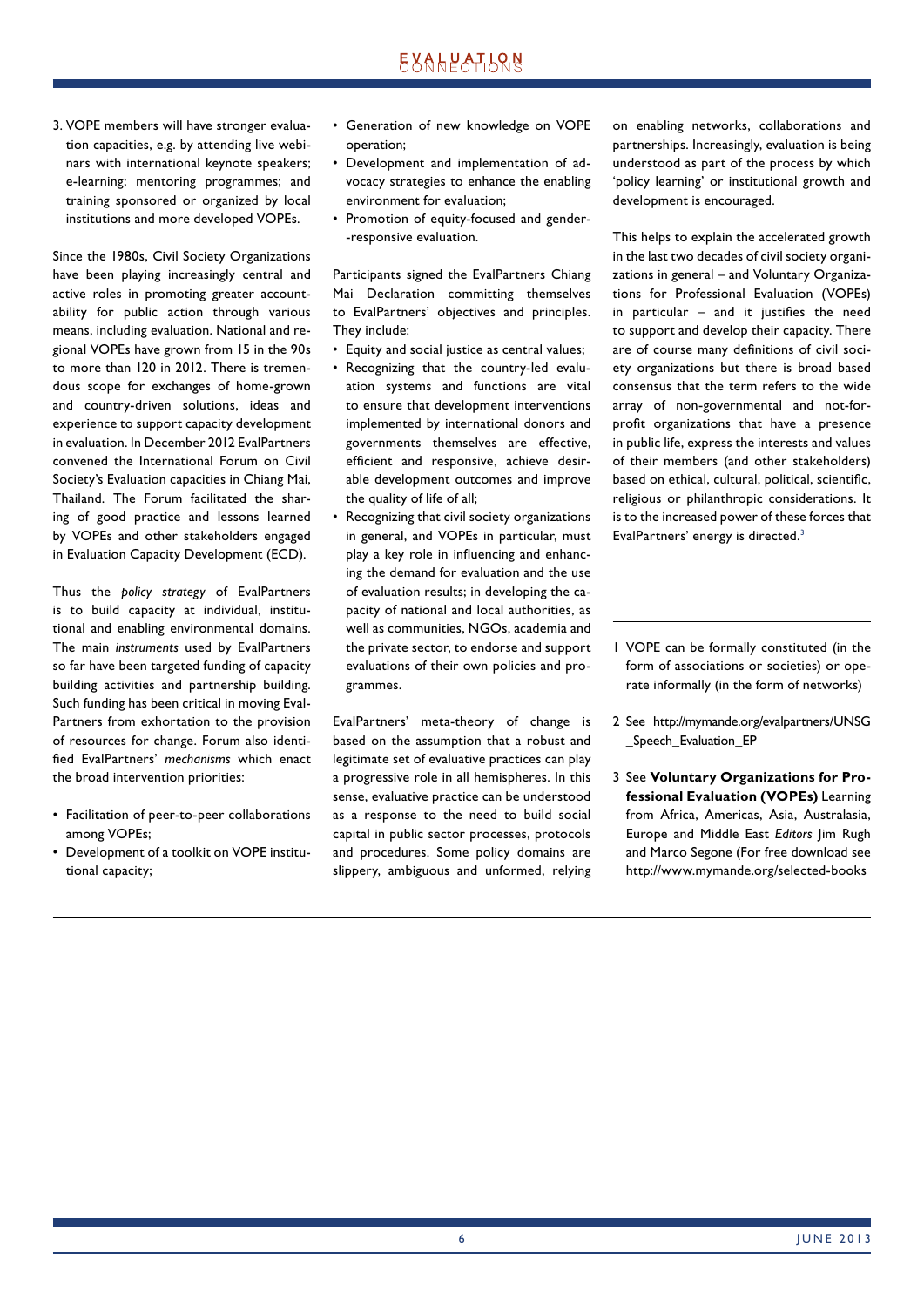## **EVALUATION THEORY**

# **SYSTEMIC THINKING IN EVALUATION: THREE CORE CONCEPTS**

**Bob Williams**

In recent years evaluators have increasingly looked to the systems field to enhance the quality of 'real world' evaluations. While systems methods do not always transfer easily to evaluation, this article suggests that the *principles* that underpin systems methods are fully relevant to evaluation practice in complicated and complex situations. Specifically three core ideas shape the relationship between systemic thinking and evaluation: inter-relationships, perspectives and boundaries. They evoke *twelve evaluative core questions* displayed in the boxes below.

## **Interrelationships**

How things are connected and with what consequence stems from the earliest thinking about systems. The concept is deeply embedded in the popular imagination. When we talk about the education system or the health system, we imagine a set of actors and processes that are interconnected. The popularity of system dynamics and complex adaptive systems in many parts of the world confirms that inter-relationships matter. However, systemic thinking doesn't concern itself with just any inter-relationships. It focuses especially on particular aspects of them:

**Dynamics** How the interrelationships affect the behaviour of a situation over a period of time

**Non-linearity** The effect of an interrelationship is typically unrelated to its size. This is frequently caused by *feedback*. Exponential growth patterns are frequent in ecology.

**Context sensitivity** The same interrelationship may have different results in different contexts. Disease control methods that work in Thailand may not work in the Philippines.

**Complexity** Interrelationships are often so complicated or complex that they cannot be explained simply in terms of causes and effects.

These are not definitive questions, but good places from which to consider how to make existing practice more systemic.

## **Perspectives**

Just looking at interconnections does not make an inquiry or intervention systemic. People will see and interpret those interrelationships in different ways depending on their perspectives. A local cafe owner might view issues having to do with preventing the spread of Listeria poisoning quite differently than a health service inspector. What a health inspector is apt to do when he or she "sees" something will be different from what the cafe owner is likely to do. Different perceptions promote different behaviours that affect how the situation unfolds. Indeed, what we see as unintended or unexpected outcomes patterns often results from our inability or unwillingness to understand or appreciate other people's perceptions and behaviours. We use words like "unintended effects" without considering that somebody somewhere may have intended them. Hence to fully comprehend the dynamics of a situation we must identify and understand the range of relevant perspectives that people bring to it. To do so, it is helpful to distinguish between three forms of perspective: stakeholders, stakes and framings.

**Stakeholders and stakes** Stakeholders are groups of people or things that have a common role in a situation or intervention (e.g. teachers, consumers, writers). In contrast, stakes relate to individual values and motivations (e.g. wealth, honour, fairness, past history, purpose, ideas of professionalism). People belonging to different stakeholder groups may share the same stakes, and any one stakeholder grouping will contain within it several different (perhaps conflicting) stakes.

**Framings** Deliberating on the impact of different stakeholders and stakes gives us an opportunity to frame issues. Framing

## **Five basic questions for addressing inter- -relationships systemically:**

- 1. What is the structure of the interrelationships within the situation (eg are the components arranged hierarchically, randomly, sequentially)?
- 2. What are the processes among components of that structure? (eg simple, complicated, complex, linear)?
- 3. What is the nature of the interrelationships (e.g., strong, weak, fast, slow, conflicted, collaborative, direct, indirect)?
- 4. What patterns emerge from these interrelationships over time, with what consequences and for whom (eg simple, complicated, complex, cyclical)?
- 5. What are ways in which these complicated and complex dynamics can be identified and managed effectively?

is more than listing stakeholder views. It is trying to work out what the situation is – or could be  $-$  about. It identifies how people understand a situation and how they will behave. It is the lens through which you view a situation and the stakeholders involved.

Let's assume your interest in a rock concert situation concerns the play list. Each of the framings in the text box suggests different ways of constructing the play list and thus different songs. A "fun day out" framing (lots of dance oriented music) comes up with a very different playlist than an "income generation" framing (the latest iTunes releases) or a nostalgia framing (greatest hits playlist).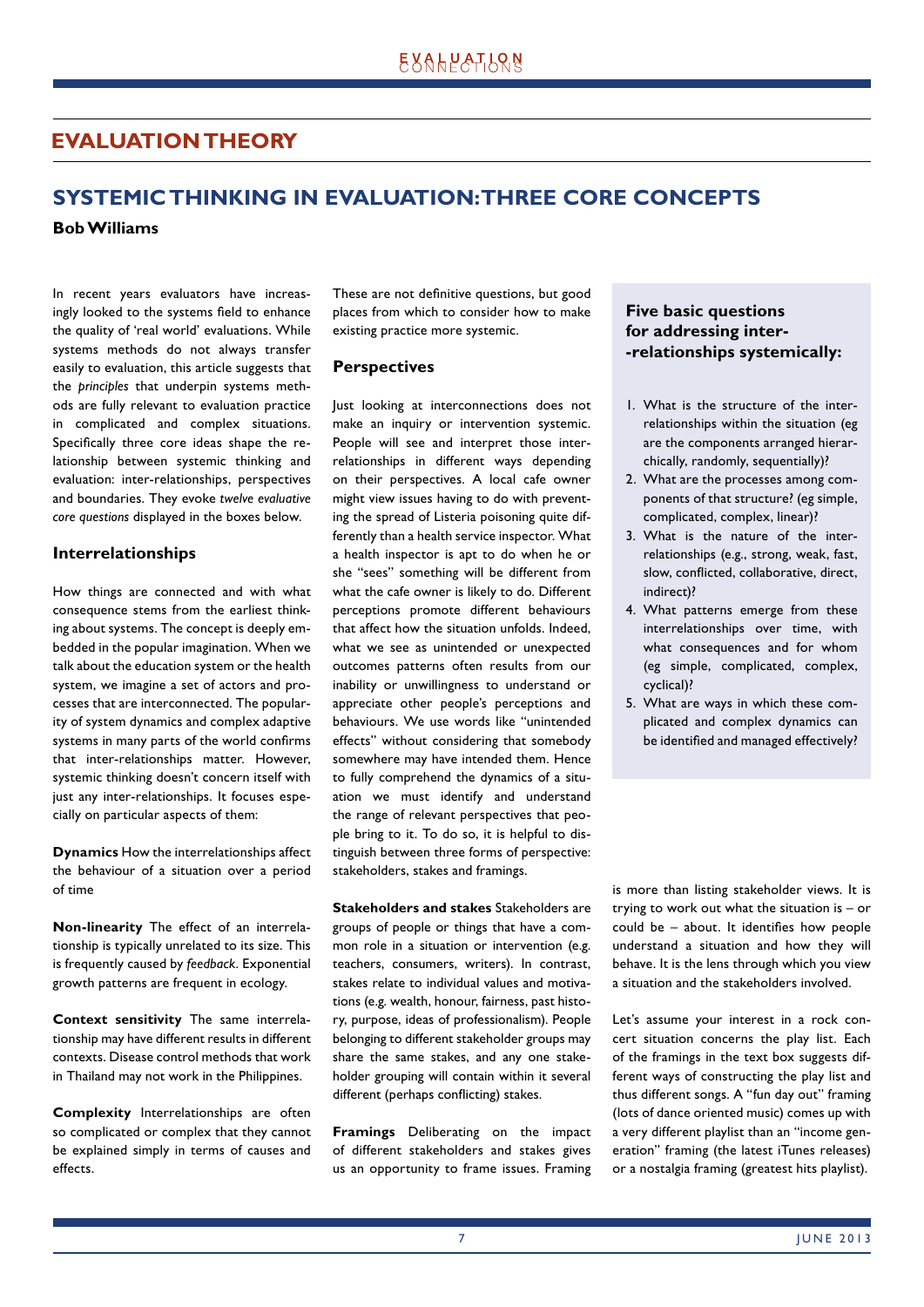Breaking down the situation into different framings allows you to construct a set list that satisfies most attendees. The ageing population of 1970s and 1980s rock stars are very skilled at working within multiple framings of their performance.

## **Some possible framings of a Rolling Stones concert:**

- a fun evening out
- income generation
- cultural expression
- marketing product
- nostalgia

## **Four basic questions for exploring perspectives systemically:**

- 6. Who or what are the key stake holders within the situation (e.g. beneficiaries, victims, human, environmental)?
- 7. What are the key stakes (eg motives, values, purposes, financial, lifestyle, professional)?
- 8. What are the different ways in which the situation can be understood or framed?
- 9. How are these different framings going to affect the way in which stakeholders act or have expectations of each other and thus need to be considered?

Framings are not necessarily "right" or "wrong". Sometimes seeing things through a different framing helps solve a tricky problem. There's a well known story' about Russ  $Acknowled. A$  key figure in the systems field. A big machine tool manufacturer experienced considerable fluctuations in demand for his products. This led to low morale, poor productivity and bad industrial relations. Russ was called in to sort out this "production smoothing" problem. After some failed attempts to model various production scenarios, he encouraged the company to reframe the situation as a "demand smoothing" issue rather than a "production smoothing" issue. To smooth demand you needed to manufacture a product that was counter-cyclical to the demand

of the existing product line. Road-building equipment was found to be counter-cyclical to that for machine tools and required much of the same technology and marketing and distribution skills. Fluctuation in demand was reduced to a minimum, which in turn resulted in stable employment and good morale.

### **Boundaries**

Every endeavour has to set boundaries. That's because a boundary differentiates between what is "in" and what is "out," what is deemed relevant and what is considered irrelevant, what is important and what is unimportant, what is worthwhile and what is not, what suits the one in a position of power and what doesn't, who benefits and who is disadvantaged. Boundaries are where values are exposed and disagreements are highlighted. A lot of power issues get wrapped up in boundaries—just as the person with the magic marker controls what goes on the whiteboard, the person who decides the boundaries exercises powerful influence on any situation.

Scale is a big boundary issue. Take food production. The boundary can be set at different scales geographically (village, country, region, global), sectorially (apple growing, horticulture, agriculture, food production), professionally (research microbiologist, microbiologist, biologist, natural scientist, scientist). Decisions about scale are extremely important boundary decisions because something that might be seen "valuable" at one scale may not be valuable at another scale (e.g. the use of certain pesticides may benefit particular crops but devastate biological diversity and the overall food production economy).

Setting boundaries is not optional. One cannot do everything, consider everything, see everything or record everything. Treating boundaries systemically means that you set boundaries consciously and consider the implications.

From an ethical point of view, you hold certain values and those values reflect your ethical stance. If you believe that women have an essential role in preventing Dengue Fever, then you will want your intervention to ensure that their voices are heard and acknowledged.

From a pragmatic point of view, those who are marginalized are not likely to take things lying down. A policy maker may not like to consider the interests of loan sharks in addressing housing foreclosures, but by not doing he or she incurs a risk that they will oppose the intervention and hinder its execution. The last question of course raises the further question of what kind of harm to whom. Hence the iterative nature of boundary questions; they raise the possibility that you may need to reassess your initial judgments on interrelationships and boundaries.

## **Three basic questions for surfacing boundary decisions systemically:**

- 10. Which interrelationships are privileged and which are marginalized? With what effect on whom?
- 11. Which perspectives are privileged and which are marginalised? With what effect on whom?
- 12. How can the ethical, political, and practical consequences of these decisions be managed, especially those that cause harm or have the potential to cause harm because they exclude an interrelationship or perspective?

**Summarising:** Systems methods are often hard to learn and difficult to apply in evaluations. However, evaluators can apply a systems approach using systems tools and/or adapting their existing tools of evaluation by addressing three important factors within a situation: (1) the inter-relationships between aspects of a situation; (2) the perspectives through which that situation can be understood; and (3) the boundaries that are necessary to allow us to address a situation. Evaluators can systemically gauge the pertinence of these factors by asking the *twelve core questions*.

1 Recounted in Jackson (2002) *System approaches to management*, p. 235.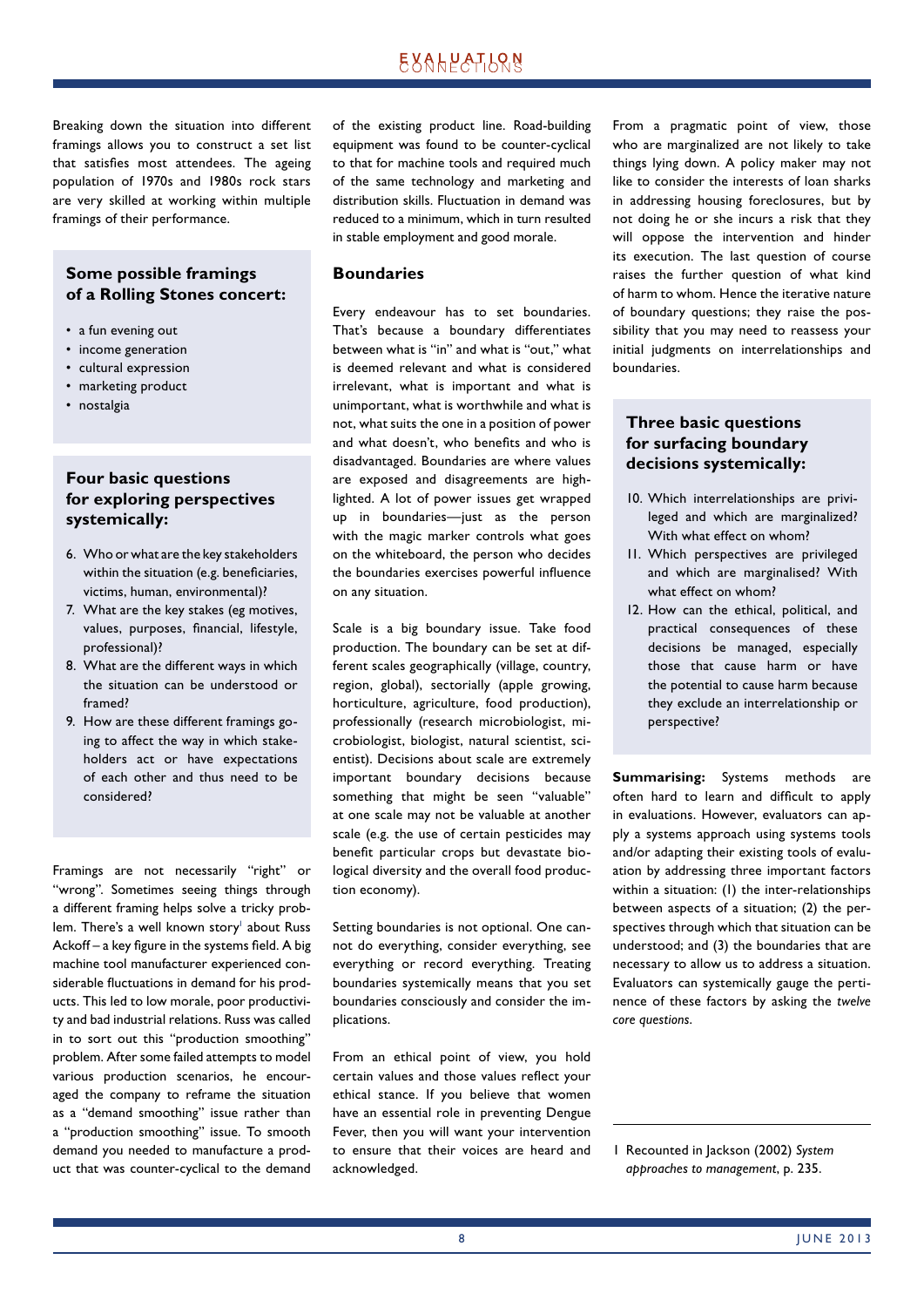## **SYSTEMS THINKING, LEARNING AND VALUES IN EVALUATION**

## **Richard Hummelbrunner and Martin Reynolds**

Applying the three core systems concepts interrelationships, perspectives and boundaries (see Bob Williams' article in this issue) – for the evaluation of a "situation" has implications for the type of learning that it generates. It also helps to make explicit its value base. This article proposes a conceptual framework that connects the three systems concepts with learning and values.<sup>1</sup>

First we examine the implications for learning. To do so we use a model that has been widely used in the Organizational Development literature. It is based on the work of Gregory Bateson (1972) as well as Chris Argyris and Donald Schön (1978) and addresses the purpose and extent of learning. It distinguishes between three types of learning:

- *Single loop learning (Learning to adapt):* results in a change of strategy or tactics without questioning the underlying goals or assumptions. It helps to control individual behaviour within existing decision making protocols; provides short-term solutions to implementation problems and deals with symptoms more than root causes. The core question is *'Are we doing things right?`*
- *Double loop learning (Learning to change):* by reflecting on goals and assumptions, one probes the generative mechanisms of problems, their underlying causes and their consequences. This leads to adjustments in strategy and to better mid- and long-term course corrections in response to contextual changes. The core question is *'Are we doing the right things?'*
- *Triple loop learning (Learning to learn):* by reflecting on the learning mechanisms, existing rules are challenged and possibly changed in ways that affect knowledge acquisition and behaviour, i.e. by identifying different patterns of recognising and handling problems or coping more appropriately with contextual changes. The core question is *'What makes this the right thing to do?*

Although each of these levels addresses different questions, the progression from single to double and triple loop learning can be expected to lead to deeper and more sustainable learning.

Based on this model, we associate each of the three systems concepts with a specific loop of learning. Figure 1 below illustrates these connections for the generic case of evaluating the effects of an intervention:

- *Single loop learning:* The focus is on *interrelationships*, primarily between the intervention and its effects, but also within them (e.g. between the actions of an intervention or the various effects produced). In case of divergence from original plans, adaptive recommendations are made; for example, modifying a strategy or activities in order to better achieve stated aims and objectives. Significantly, the purpose of the intervention is not questioned.
- *Double loop learning:* Assumptions underpinning an intervention can only be reflected if multiple *perspectives* are taken into account. When acknowledging that a situation can be framed in different ways, this also questions the purpose and goals of an intervention.
- *Triple loop learning:* Here the focus is on the *boundaries* inevitably made with any intervention and its evaluation. Reflecting on boundary judgements is very helpful (and needed) for critically reflecting on the rules and relations of power that affect behaviour and cognition patterns (Flood and Romm, 1996). This notably involves looking at the power relations that determine the boundaries of an intervention and its evaluation, including the role of evaluation commissioners and evaluators themselves.

The key role of the evaluator is in assigning value. Each of the learning loops can be associated with a different set of values:

• *Single loop learning* is based on *instrumental values* embedded in an intervention. These underpin the intervention logic and can be derived from the respective documents, either explicitly or (probably more often) only implicitly. Utility is perhaps the best example of such value. Instrumental values inform evaluative measures regarding issues of 'efficacy' (does it work?) and 'efficiency' (how well does it work using available resources?).

- *Double loop learning* is based on the *intrinsic value* underpinning the various framings of an intervention and/or the wider situation being evaluated. They can include personal, organizational or social values. Intrinsic values inform evaluative measures regarding issues of 'relevance' (why is it important that the intervention works and works well?) and 'effectiveness' (are the right things getting done?)<sup>2</sup>
- *Triple loop learning* is based on *critical value*; that is, value in reflecting on the rules and customs that govern dominant behaviour and cognition patterns in a particular context. Critical values inform evaluative measures regarding issues of equity and emancipation (what and who determines the importance of some measures of success over others?)

Figure 2 is an attempt to integrate all of these associations into a single framework.

The framework can be used to interrogate the coherence among the various components of an evaluation assignment. For example, is the type of learning envisaged in line with the evaluation`s value base? Can the value-base be modified or expanded if a deeper level of learning is envisaged or needed? Which of the systems concepts might be more appropriately applied in making value judgments in an evaluation?

The progression from single to triple loop learning is expected to lead to more sustainable learning. Similarly, the progression in focusing from *Interrelationships* to *Perspectives* and *Boundaries* indicates the extent and depth of systemic practice. Both sustainable learning and systemic practice in evaluation can be enhanced by applying progressively wider measures of value. This does not imply that the 'upper' level should and can always be reached. Often only one specific level might be feasible or can be appropriately attained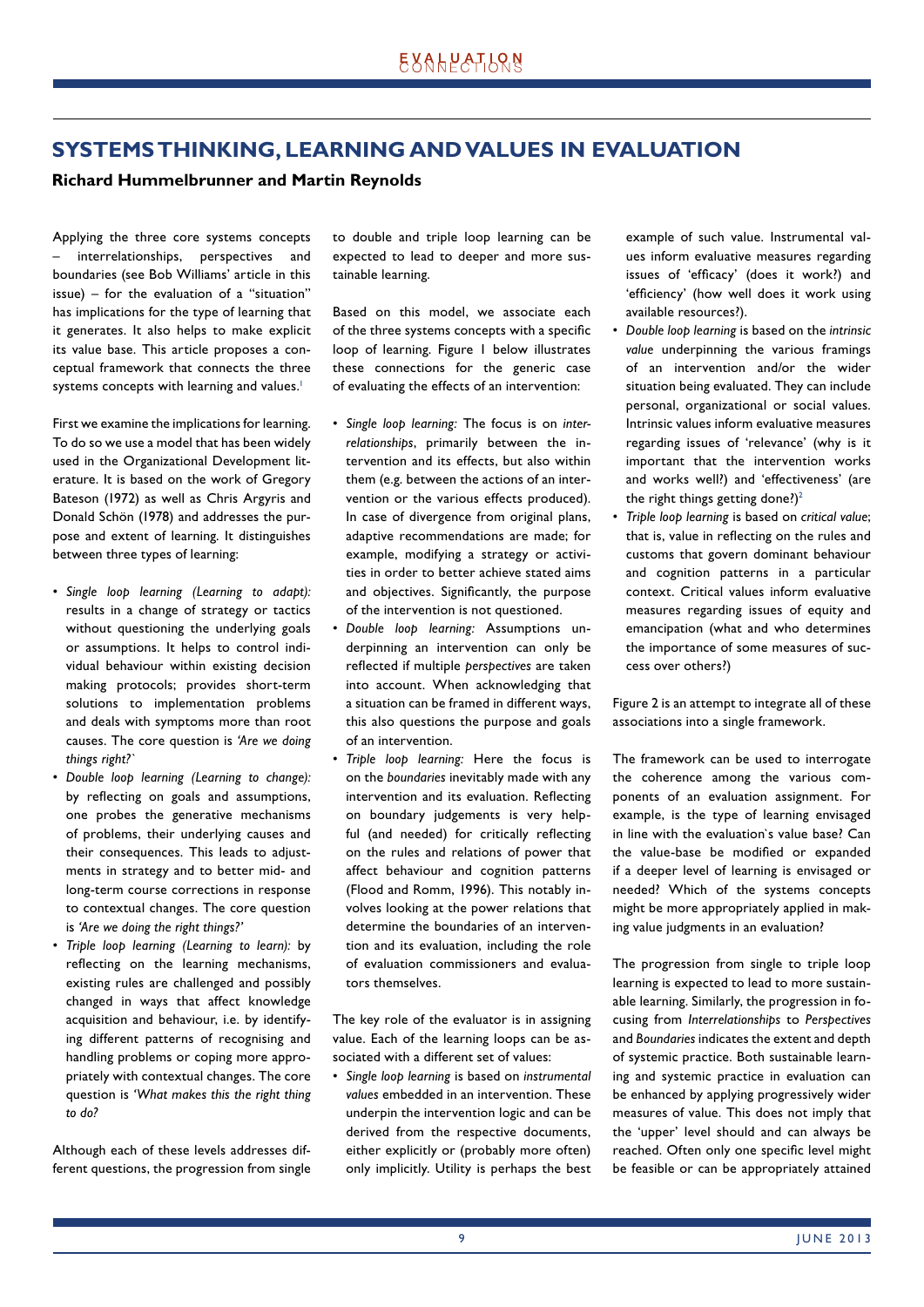# **EXALPATION**



*Fig. 1: Types of Learning and Systems Concepts.*



*Fig. 2: A systems – based framework for rigor in evaluation.*

given the actual circumstance and conditions of an evaluation. But the framework is helpful for reflecting on the constraints and limitations of an evaluation, as well as pointing at hidden opportunities that might otherwise be missed.

This framework applies systems thinking to the evaluation process by proposing three sets of typologies, their respective boundaries as well as some suggested correspondence between them. We believe that reflections based on such a framework can add rigour to evaluation practice. The value base of an evaluation can be made more explicit and congruent with the evaluation mandate. Addressing the appropriate value base (in coherence with the envisaged learning type) can enhance the relevance, validity and credibility of evaluations.

We are aware that this framework is still tentative and provisional, and that some connections and their implications invite further exploration. Additional associations are possible and could be integrated in this framework. For instance, the OECD's Development Assistance Committee (DAC) evaluation criteria could be grouped and aligned along the same three levels (i.e. efficacy/efficiency; relevance; and sustainability/ impact). The framework may also be applied to inform assessments of governance and/or performance by distinguishing between different levels of authority (power over, power with, and power to) and agency (personal, organizational, social).

## **References**

Argyris, C. and D. Schön (1978). *Organizational Learning*. London, Addison-Wesley.

Bateson, G. (1972). "The logical categories of learning and communication." *Steps to an Ecology of Mind*: 279-308.

Flood, R. L. and N. Romm (1996). *Diversity Management: Triple Loop Learning*. Chichester, John Wiley & Sons.

- 1 The ideas in this article were originally presented by the authors in a panel session at the workshop 'Impact, Learning and Innovation' at the Institute of Development Studies, Brighton UK (March 26–27 2013).
- 2 The term 'effectiveness' can have different meanings in different contexts of use; sometimes used interchangeably with efficacy. In this article we make a clear distinction between evaluative criteria of efficacy ("getting things done") and efficiency ("getting things done right") – both of which constitute single loop learning – and effectiveness ("getting the right things done"). Effectiveness in this latter sense implies relevance and invokes double loop learning.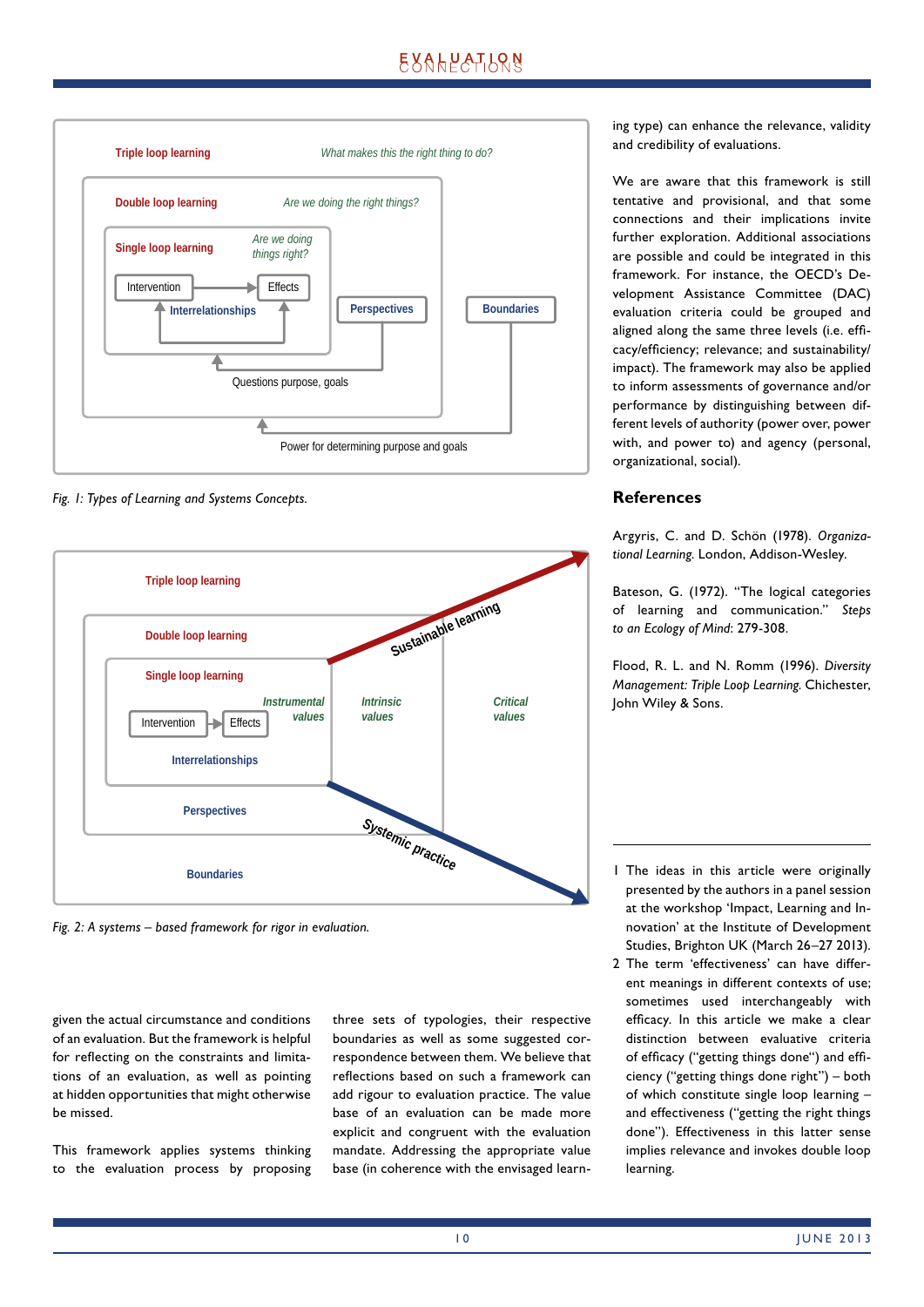## **MAKING CAUSAL CLAIMS**

## **John Mayne**

Evaluation is often expected to provide credible evidence about the causal links between the actions embedded in an intervention and the intended outcomes and impacts that have been observed— i.e. to make a credible claim that the intervention 'caused' the observed results. But in many real-life situations, interventions are only one of several factors that may have caused the results that were observed: contextual variables may matter and other events may be required for the intervention to 'work' as intended. Yet we still want to identify causal links between the intervention and the observed results. We want to establish if the intervention 'made a difference'.

Experimental designs have traditionally been viewed as the most appropriate for making causal claims. But in many situations, such designs are not feasible or they are impractical. What can then be done? In this article, I argue that interventions need to be thought of as *contributory causes* and that evaluation can provide evidence that an intervention *made a difference* by showing the intervention to be a contributory cause.

Contributory causes are causes that on their own are neither necessary nor sufficient. Smoking and lung cancer is a well-known example: smoking isn't necessary to get lung cancer and not all smokers get lung cancer. Similarly, many interventions are not on their own sufficient to bring about the intended results and the intended results can be realized through means other than the intervention. In what sense can we really say that smoking 'causes' lung cancer?

Consider another example: an intervention aimed at improving the education outcomes for girls in a setting where education for girls is not a priority, through raising the knowledge, skills and awareness of teachers in schools with respect to girls' education. For this intervention to work, one can easily think of several other events and conditions (supporting factors) that are probably needed for the intervention to work as intended, i.e., for education outcomes of girls to improve:

- the willingness of teachers to support the education of girls
- the ability of girls to get to the schools
- the willingness of parents to allow their daughters to attend schools, and to study at home
- the adequacy of the schools to accommodate girls

Say that after several years we indeed see an increase in education outcomes for girls. What kind of a causal claim can we make?

The intervention itself is clearly not sufficient. Rather, the intervention and the other supporting factors are a *causal package* that is expected to be sufficient to bring about better education outcomes for girls. Further, the intervention on its own is not necessary: there might be other kinds of interventions that could bring about better educational outcomes, such as investment in school access, a different teacher-pupil ratio, etc. An evaluation of the intervention would therefore want to assess if the causal package worked, i.e., *in this case* whether education outcomes for girls improved as a result of the causal package, and since it is an evaluation of the intervention, whether the intervention was a needed part of the causal package?

If this can be demonstrated, then it is possible to make the causal claim that the intervention was a *contributory cause* and we can say that the intervention *made a difference*. It made a difference in the sense that is was a necessary component of a causal package that was sufficient to bring about the intended results. A DFID report by Stern, Stame, Mayne, Forss, Davies and Befani (2012) was perhaps the first to introduce the idea of a contributory cause in the context of evaluation, but contributory causes are well known in the literature on causality (Mackie 1974). In this short article, only the deterministic case – a cause either is or is not sufficient  $-$  is discussed, but the same ideas hold if one wants to consider the probabilistic case, where the terms likely sufficient and likely necessary are used (Mayne 2012: 276).

But we probably want to say more than the intervention was one of several contributory causes. We can talk about the *role* that the intervention played in the causal package. For example we might be able to show that the intervention was the *trigger* that starting the causal chain leading to the intended results, such as improved education outcomes. Or we may be able to show that the intervention played a more modest role in supporting the changes along the causal chain. In such cases, we could then say that the intervention was a *principal contributory cause*.

All well and good as far as ideas and concepts go, but how would an evaluation set about actually showing that an intervention is a principal contributory cause? Contributory causes and sufficient causal packages are quite closely related to theory-based approaches to evaluation, and theories of change. I have argued that good theories of change are in fact models of an intervention as a causal package (Mayne 2012). Many theories of change are little more than results chains, showing the expected sequence of outputs, outcomes and impacts. A 'good' theory of change (Figure 1) also includes the assumptions and risks associated with each link in the results chain. It spells out what events and conditions have to happen for the results chain to work. The sum of these necessary events and conditions are the supporting factors of the causal package.

With this relationship made, showing the intervention is a contributory cause implies showing that the theory of change 'worked'  $-$  that it was sufficient  $-$  that results and the assumptions were all realized, and that the intervention was essential for the theory of change to bring about the results. This is exactly what contribution analysis aims to do (Mayne 2008). One can also use the theory of change to explore what role the intervention played, whether it was a trigger or whether it played some other role.

In summary, I have argued that many interventions are best thought of as contributory causes and in that sense they 'made a differ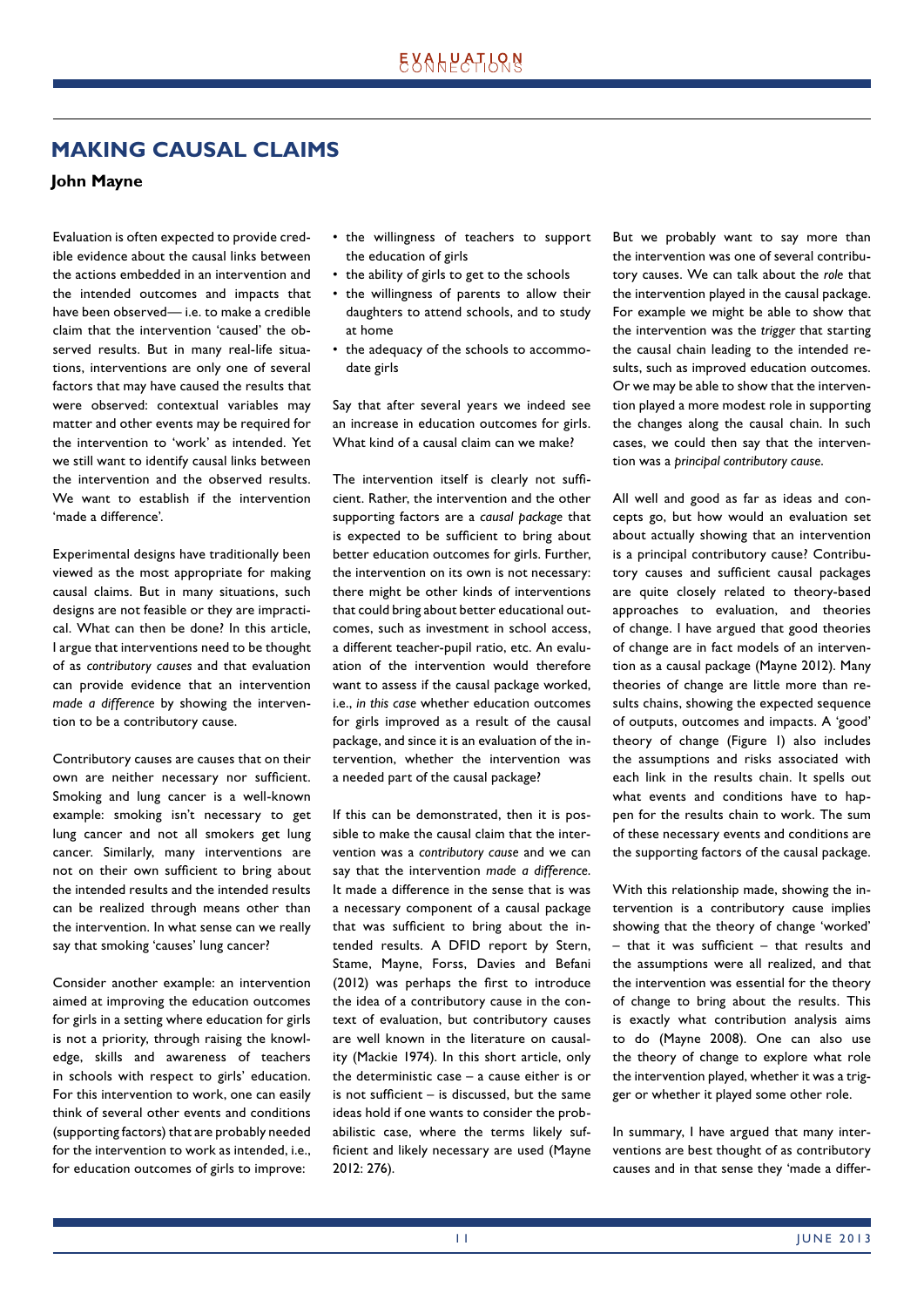ence'. Further, that demonstrating contributory causes can be done using theory-based approaches such as contribution analysis.

## **References**

Mackie, J. L. (1974). *The Cement of the Universe: A Study of Causation*, Oxford University Press.

Mayne, J. (2008). *Contribution Analysis: An Approach to Exploring Cause and Effect*, ILAC Brief No. 16: The Institutional Learning and Change Initiative. Available at http://www. cgiar-ilac.org/files/publications/briefs/ILAC Brief16 Contribution Analysis.pdf.

Mayne, J. (2012). "Contribution Analysis: Coming of Age?" *Evaluation* 18(3): 270-280.

Stern, E., N. Stame, J. Mayne, K. Forss, R. Davies and B. Befani (2012). *Broadening the Range of Designs and Methods for Impact Evaluations*, DFID Working Paper, 38. London: DFID. Available at http://www.dfid.gov. uk/R4D/Output/189575/Default.aspx.





# **WHERE THERE IS NO SINGLE THEORY OF CHANGE: THE USEFULNESS OF DECISION TREE MODELS1**

**Rick Davies**

Theories of Change (ToC) are in the limelight. In 2012 reviews of ToCs were commissioned by DFID, CARE, and Comic Relief and a host of training courses about the use of ToCs were put on offer. A ToC clarifies the programme logic, specifies expectations of outcomes and facilitates evaluation. But the ToC approach suffers from three major limitations. First, few ToCs adequately represent the complexity of reality. Second, multiple stakeholders' perspectives can be hard to reconcile in a single ToC. Third, even for relatively simple interventions the size of the combinatorial space within which a suitable design might be found escalates as the number of relevant design parameters rises. With as few as ten attributes (relevant to context, partners and procedures) there are 2<sup>10</sup> or 1,024 possible best designs.

Large companies and research enterprises have responded to the scale and complexity of their work by developing an array of data mining tools designed to search for patterns, in the form of clusters and association rules (Siegel, 2013). These include algorithms designed to learn and to generalise from one data set to another. One type of algorithm widely used for such "predictive modelling" is the Decision Tree (DT). It summarises how different combinations of conditions are associated with different outcomes. Applied to an existing set of data it provides a summary classification. When applied to a new but comparable set of data it provides testable predictions about the outcomes associated with given conditions.

DT models have considerable potential as analytic tools in evaluation. First, they can

represent *sophisticated forms of causality*, i.e. causal packages involving multiple conditions: a single DT model can contain multiple such packages. This is what Ragin (1989) calls "multiple and conjectural causation". This capacity enables what systems theorists  $describe$  as equifinality – multiple routes to the same end. Causal asymmetry can also be represented, recognising that the absence of an outcome is not always simply because of the absence of conditions required for its presence. There may be other inhibiting factors at work.

"Multiple and conjectural causation visibly differentiates sufficient, necessary and INUS causes (insufficient but necessary parts of a condition that is unnecessary but sufficient). Thus DTs provide the means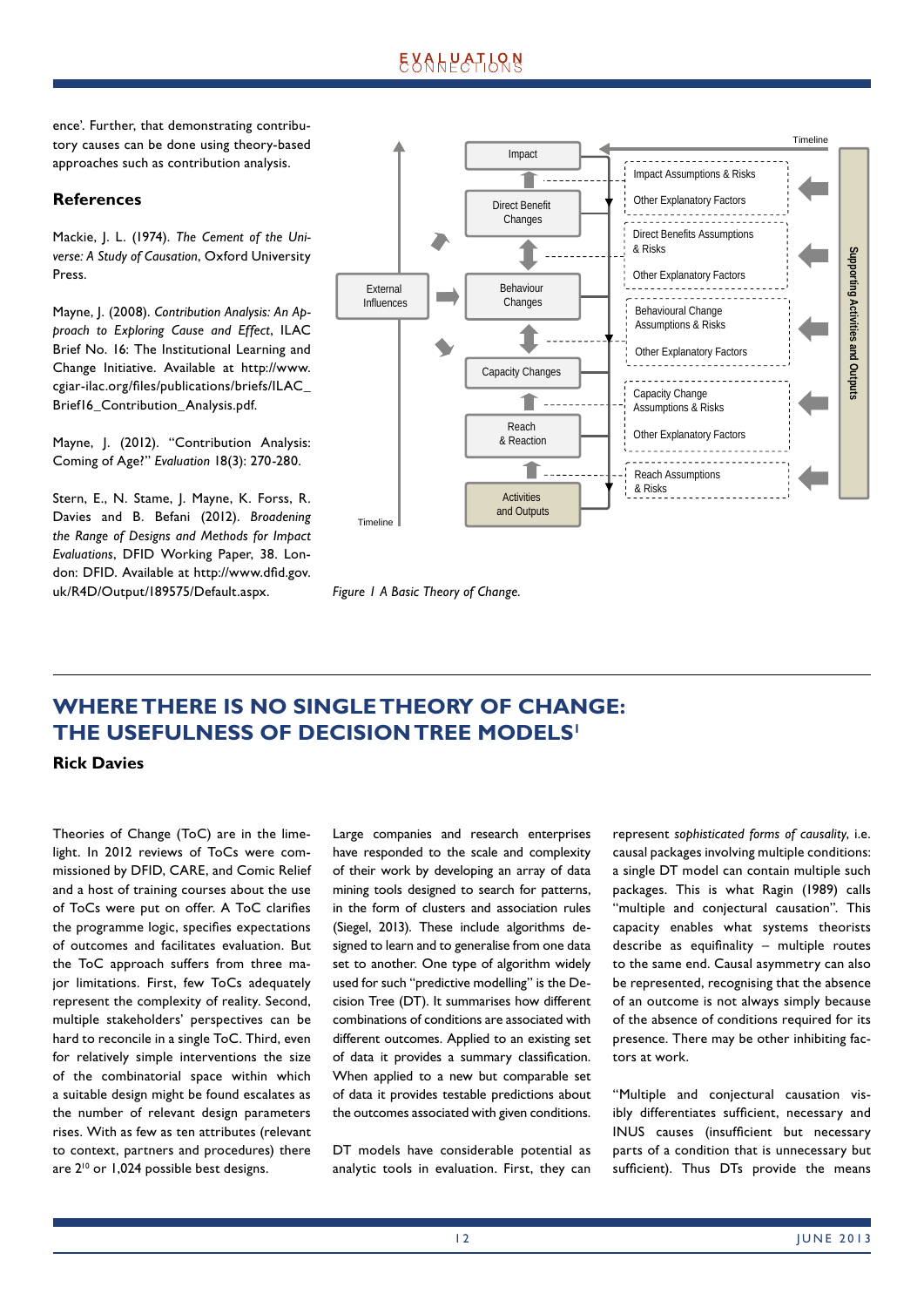# EXALPATLRN

to differentiate attribution from contribution, in the sense used by Mayne (2012), and to go one step further and actually enumerate the extent to which a given condition is an influential contributory cause, relative to others in the model.

Despite their sophistication, a second argument favouring DT representations emphasises their *user friendliness*. This is a distinct advantage over regression models, expressed in mathematical notation or Qualitative Comparative Analysis (QCA) expressed in Boolean logic language. In DTs the outcomes of interest are represented by the "leaves" and the configuration of conditions associated with a given outcome are represented by the branches and subbranches leading to that leaf.

Ease of understanding is important for communication to non-expert audiences. An example is shown in Box 1 below.

The third argument emphasizes *testability*. When a DT model is developed, it is standard practice to use only part of the data set available, commonly around 60% (randomly selected). At this stage the focus is on the adequacy of the DT as a descriptive model. Different measures of fitness can be applied, regardless of the specific contents of the model. One is the percentage of cases correctly classified within each leaf. Another is the ratio of cases correctly classified compared to their overall incidence, called "uplift". Still another is the simplicity of the tree.

## **Box 1: Decision Tree model based on household poverty data from Ha Tinh province of Vietnam in 2006**

The simple Decision Tree shown below was generated by an analysis of a randomly selected 50 % of 596 responses to a Basic Necessities Survey that asked about 23 aspects of people's households. Reading the tree from the top, we see that if a household has "a toilet built of stone" and they "eat meat once a week" then there is a 77 % probability they will be non-poor. On the other hand, if a household has neither there is a 100 % probability they will be poor. When this simple model was tested against the second half of the data set its overall accuracy was 82 %.

Although accuracy can always be improved by having more and more branches and subbranches this more complex structure risks "over-fitting" the model and weakening its predictive validity when later tested against the remaining "test" data set. It is the latter measure that really matters.

The fourth argument is about *inter-operability* (the ability of diverse systems to work together). DT models are based on simply structured data sets, where cases are listed row by row and their attributes and associated outcomes of interest are listed column by column. The same kind of data set is used by QCA and is also usable by Social Network Analysis tools. Because QCA and Decision Tree algorithms use different methods of analysis but can be applied to the same data set, their combined use provides an opportunity for triangulation.

Related to the above argument, DT models are *scalable*. They can be used with very small or very large numbers of cases. For small

numbers DT models can be developed using ethnographic methods, as done by Gladwin (1989), and potentially with other more participatory methods. For large numbers there is a range of software packages available, including open source packages.

DT models are pre-eminently *predictive* models. Explanatory models can be seen as a sub-set of such models. They deliver testable and often accurate predictions. But not all predictive models need to be explanatory. A DT may identify poor households based on a predictive model, but it may not provide a good causal explanation of why people are poor. But where there is reasonable care with the selection of case attributes a predictive model can also provide a plausible causal explanations. The validation of the causal content of a model requires attention to the *mechanisms* that might link the associated attributes. These will come from close attention to the workings of individual cases in the data set through process tracing, including the identification of "smoking guns" and "hoop tests", as argued by Mahoney (2012).



Link  $= 0 =$  Households did not have the above attribute Link  $= 1 =$  Households did have the above attribute

Leaf value  $= 0 =$  Household was poor (low BNS score) Leaf value  $= 1 =$  Household was not poor (high BNS score)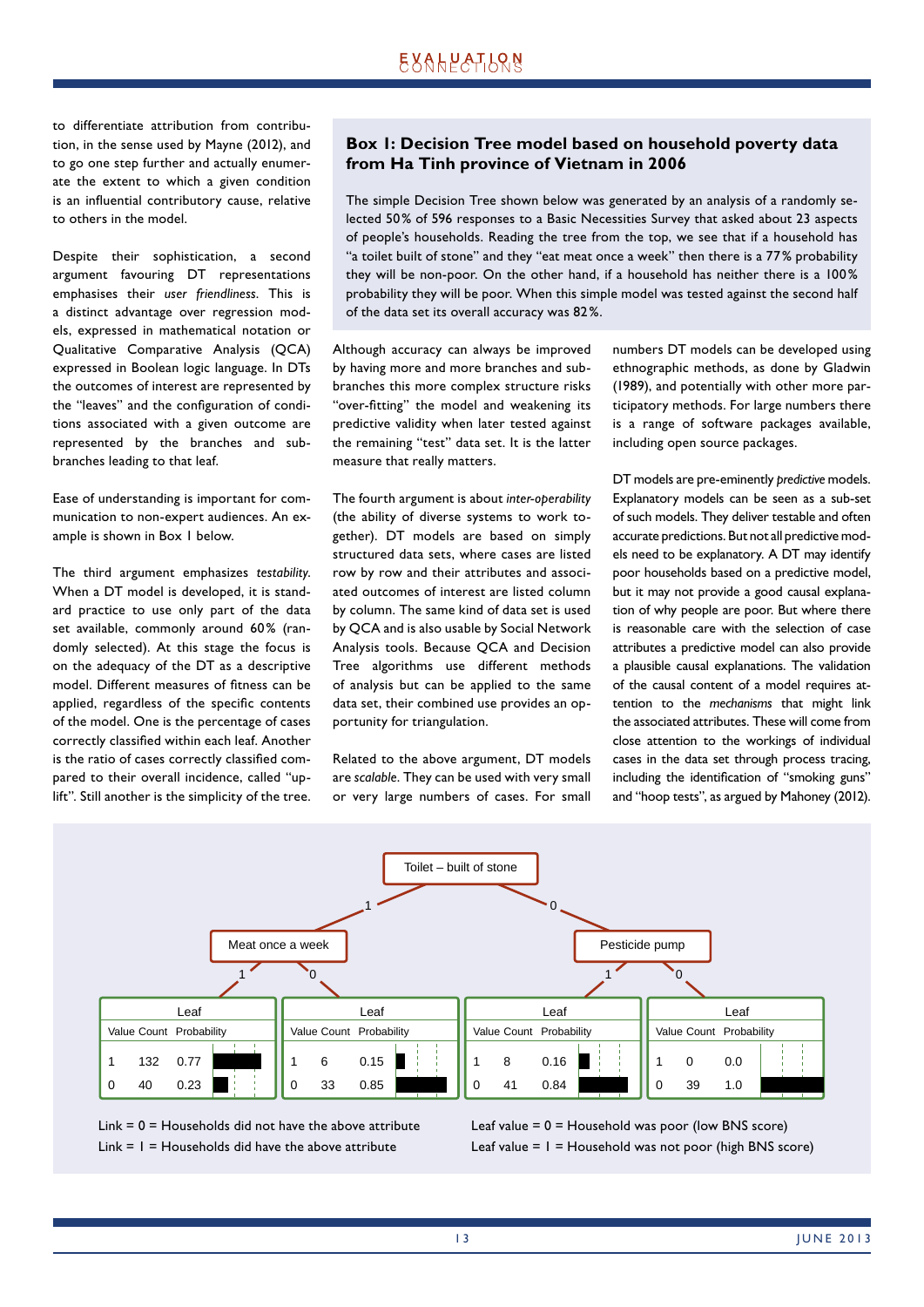## **References cited**

Gladwin, C. H. 1989. Ethnographic Decision Tree Modelling. Vol. 19. Sage Publications, Incorporated. http://books.google.co.uk/books

Goertz, Gary, and James Mahoney. 2012. A Tale of Two Cultures: Qualitative and Quantitative Research in the Social Sciences. Princeton University Press.

Mahoney, J. 2012. The Logic of Process Tracing Tests in the Social Sciences. 1–28." Sociological Methods & Research XX(X) (March 2): 1–28. doi:10.1177/0049124112437709.

Mayne, John. 2012. "Contribution Analysis: Coming of Age?" Evaluation 18 (3) (July 1): 270– 280. doi:10.1177/1356389012451663.Ragin, Charles C. 1989. The Comparative Method: Moving Beyond Qualitative and Quantitative Strategies. University of California Press.

Siegel, Eric. 2013. Predictive Analytics: The Power to Predict Who Will Click, Buy, Lie, or Die. John Wiley & Sons.

1 A more detailed exposition can be found online at http://mande.co.uk/2012/uncategorized/ where-there-is-no-single-theory-of-changethe-uses-of-decision-tree-models/

## **EVALUATION PRACTICE**

# **HOW DIGITAL DATA GATHERING CAN IMPROVE MONITORING AND EVALUATION PRACTICE**

## **Kai Matturi**

For development and humanitarian organizations, collection of meaningful data has become essential not just to achieve positive outcomes at the level of individual projects but to compete effectively in an increasingly crowded aid sector. Donors are increasingly demanding value for money and verifiable impact. They are not just insisting on results. They also expect aid projects to be implemented in the most efficient way. This is why Monitoring and Evaluation (M and E), long neglected, is gaining traction within the aid sector. It is now mandatory for programme implementers to generate baseline, mid-line and end-line data.

Collecting meaningful and timely data is easier said than done. Historically, the collection of programmatic data has involved paper-based questionnaires and inputting data into an information management system. More recently, various actors have been looking to the new world of Information and Communication Technology (ICT) to increase the efficiency, speed and accuracy of data collection. Thanks to ICT data can be collected using hand-held devices and seamlessly transferred through Digital Data Gathering (DDG) solutions, to a back-end server for storage and analysis. The term DDG refers to a plethora of electronic handheld devices such as Personal Digital Assistants (PDAs), smartphones or data pens that are used to record data in the field and transfer information back to a server.

In a bid to improve its quantitative survey data Concern Worldwide, hereafter called Concern has over the last two years utilised DDG. Concern is one of Ireland's leading development and humanitarian organisations, reaching more than 20 million people each year in more than 20 countries. The organisation's mission is to help people living in extreme poverty achieve major improvements in their lives which last and spread without on-going support from Concern. Concern has its headquarters in Dublin. The organisation's headquarters supports country offices through the provision of normative guidance and technical assistance, as well as through the activation of response systems.

The use of DDG within Concern involves Personal Digital Assistants to key in answers on forms displayed on the device. Electronic data is then uploaded onto a computer or server, or it can be directly sent to a database via the network. The rationale for using DDG solutions lies in increased data collection and utilization efficiency and improved data quality. The rest of this article explores the contributions that DDG has actually made to Concern's M and E practice.

## **Instantaneous Access**

Digital solutions reduce the time between survey completion and programme managers' access to data. With manual data entry of paper survey results, it takes a minimum of four weeks from the actual survey to the delivery of a full and clean data set to the project team. Having access to accurate data in real-time accelerates evidence based decision making.

## **Improved Data Reliability**

Improvement in error control increases the reliability and quality of data. Requests for monitoring data can be met instantly. Image capture enables visual confirmation of answers. Reduction in error at capture point and removal of the need for manual entry obviates the need for comprehensive data cleaning. The system that Concern uses enables inbuilt controls in electronic forms (e.g. to prevent enumerators skipping questions or control the range of values that can be inputted). This too reduces errors and improves data quality. Experience shows that the removal of the manual data entry phase eliminates the greatest source of error.

## **Reduction in Data Loss**

Automatic uploading of data to a web server using active-sync, as well as storage of data offline until a signal can be found means that data leakage is greatly reduced. For example, the DDG devices are able to auto-sync every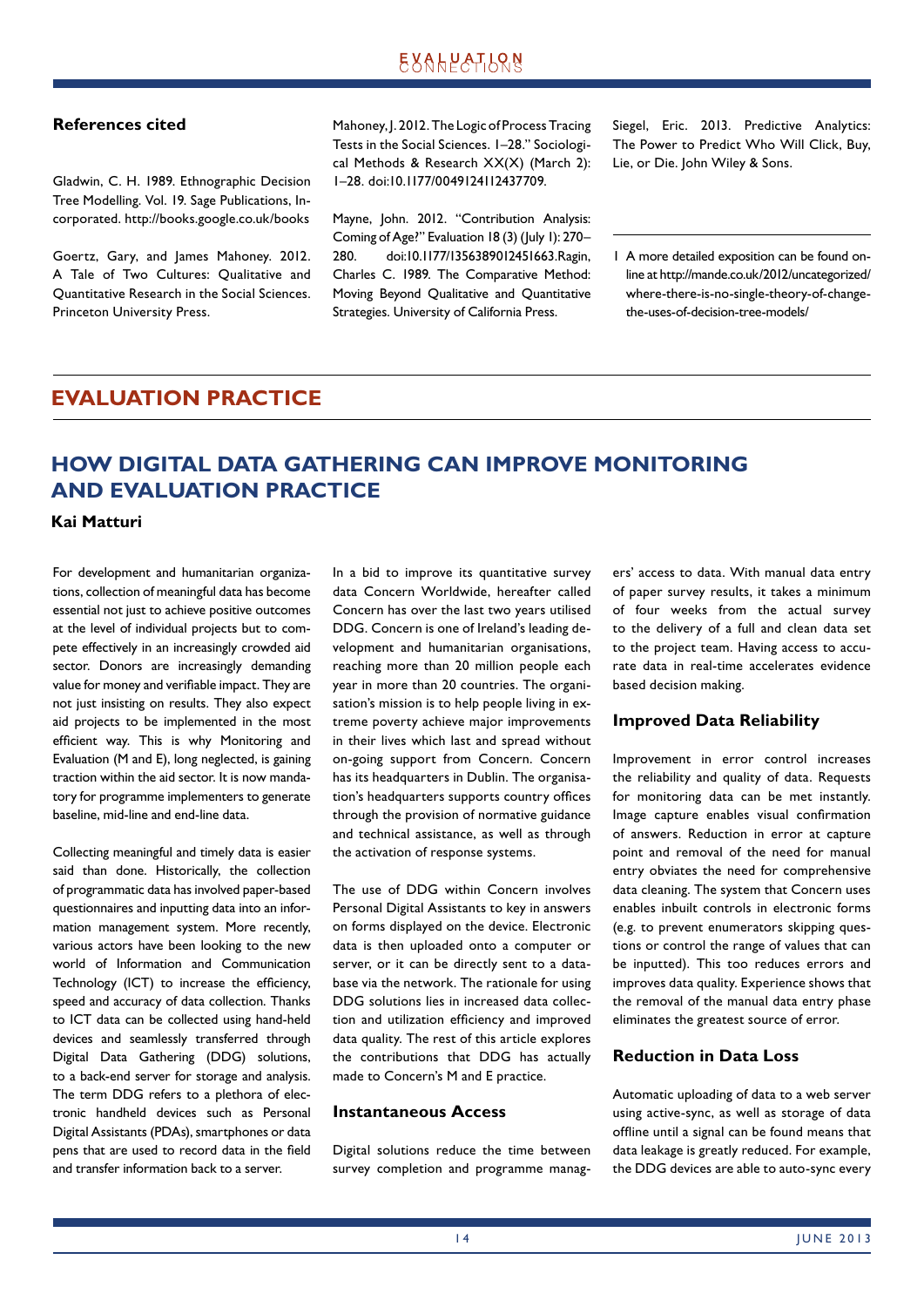five minutes. Global Positioning System (GPS) functionality militates against deliberate data fabrication by enumerators.

## **Centralised Data Management**

DDG facilitates the development of a centralised data management system. A uniform solution built within a required format ensures conformity in how data is approved/rejected, analysed and formatted. This helps to ensure data integrity. A centralised data management system ensures that evaluators can readily access information and data rather than having to trawl through stacks of paper surveys. There are clear efficiency gains to be made here.

## **Improved Evaluative Practice**

Because of time and budgetary constraints, evaluators often lack good data on which to base their analysis. With the advance of ICT tools, such as DDG it is now possible to collect large data sets in a remarkably short time. This ensures for instance that there is accurate end-line and baseline data which can be used to assess the impact of aid interventions. This type of practice ensures that evaluations are driven by timely and accurate data.

## **Rapid Data Analysis**

The ability of the DDG user to undertake quick descriptive statistical analysis means that Concern's ability to respond to the needs of its target group in real-time is greatly enhanced. Rather than waiting for days or in some cases weeks before responding to a crisis with DDG this can be reduced to hours. In a humanitarian crisis this can literally often mean the difference between life and death.

In conclusion, perhaps the primary motivation of ICT enthusiasts is their appreciation of the potential of ICT innovation to contribute to the improvement of the human condition. But one must not remain blind to the perils of widely held deterministic and utopian expectation that ICT, by virtue of its technical properties, holds the key to development effectiveness. The benefits of DDG, (reduced data loss, centralised data management realtime data, rapid data analysis, and improved evaluation practice) simply make the management of humanitarian and development interventions more efficient and more adaptable to a rapidly changing operational environment.

# **MONITORING PUBLIC INVESTMENT: LESSONS FROM INDIA**

## **I. C. Awasthi**

A well designed Management Information System (MIS) should facilitate the flow of relevant and timely information to decision makers so as to track implementation progress and enhance the development impact of ongoing and future investment programmes. Massive public investments are envisaged by the Government of India (GOI) through different Ministries. Specifically, the equivalent of US\$ 32 billion has been allocated to thirteen flagship programmes in 2012-13.

These initiatives aim at improved human well being through a wide range of public investments: rural roads, low cost housing, drinking water, irrigation, rural telephony, rural electrification, rural employment, primary education, child development, school feeding, rural health, urban renewal and sanitation, etc. Out of thirteen flagship programmes under operation, four do not have MIS (irrigation, rural telephony, school feeding and urban renewal) and in some cases one is not permitted to visit MIS website without a valid authorization (primary education and rural health, for instance).

Good MIS practice implies compliance with the following principles: (i) indicators derived from a well constructed log frame; (ii) periodic data reporting, authentication and validation; (iii) public accessibility of data, including a user-friendly website; (iv) data analysis and MIS utilization for decision-making. Actual practice has fallen short of these requirements:

• No explicit results chain (or theory of change) appears to underlie the choice of indicators in flagship programmes. This is despite the fact that GOI has promulgated performance monitoring and evaluation guidelines that task government departments to design and use results frameworks for all major programmes. Only by connecting to such results frameworks would the MIS provide the right signals to decision makers and facilitate the alignment of expenditure frameworks policy with programme goals.

- Data quality appears to be a weakness in all the flagship programmes. No provision for independent verification of data integrity and accuracy appears to have been incorporated in programme designs. This is an especially serious matter where skills gaps, weak administrative structures and poor internet connectivity hinder data collection from beneficiaries (e.g. in child development, irrigation, primary education and school feeding programmes) especially in some of the smaller states of the Union.
- Beneficiaries' involvement in the design of the MIS and the choice of indicators as well as in the generation of feedback about service quality is mostly missing.
- Data analysis, interpretation and timely reporting are frequently lacking. This hinders utilization of the MIS for decision making. Revealingly, evaluation reports do not use the data generated by most of the programmes.
- Unresolved inconsistencies in flagship programme data and official government statistics undermine the credibility of the MIS, especially in the child development scheme and national family health survey -3 (NFHS-2005-06) that give conflicting evidences.

Detailed comments on two major flagship programmes follow. The *Rural Road Programme* was launched in December, 2000 by the Ministry of Rural Development (MoRD). The program aims to provide better access to markets and social services through new roads and upgrading of existing roads so as to ensure connectivity to existing all-weather roads thereby generating increased agricultural incomes, productive employment and poverty reduction.

A web-based online system has been developed to facilitate monitoring, increase transparency and improve decision making geared to on-time delivery, cost management and quality control. Citizens have direct access to the data base.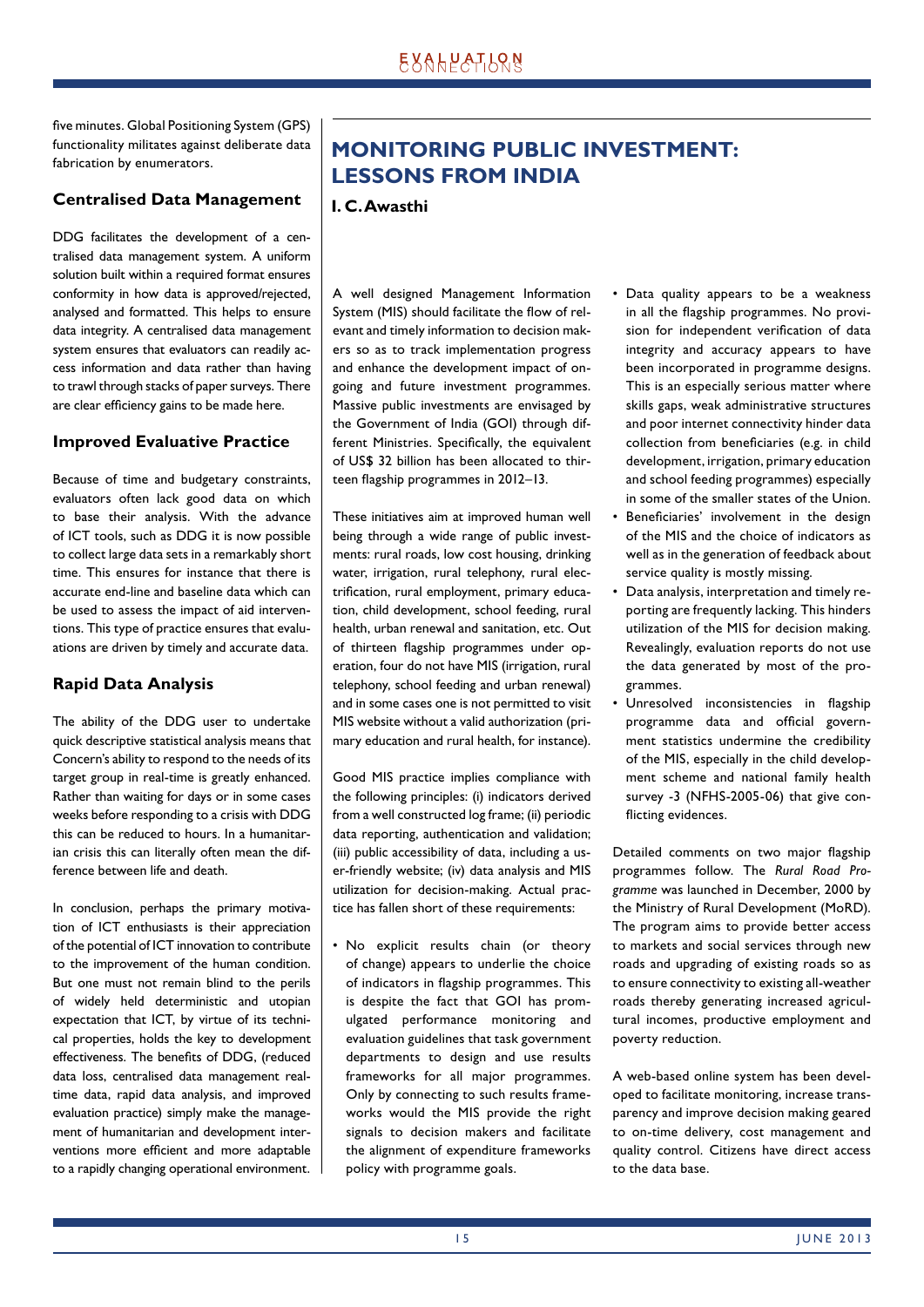The MIS suffers from the following shortcomings:

- It largely focuses on inspection of contractors' compliance with engineering quality standards and fails to monitor and evaluate development effects.
- Most of the information provided is qualitative
- The judgments offered are not independently verified
- The MIS does not track overall implementation progress relative to original plans.
- No information is provided about decisions made in response to MIS findings

The *Mahatma Gandhi National Rural Employment Guarantee Act* (MGNREGA) aims at enhancing the sustainability of rural livelihoods by guaranteeing hundred days of wage employment annually to rural households whose adult members volunteer for unskilled manual work. Massive information is collected – from registration to implementation from over 0.25 million villages in 35 States & Union territories through a computerized information system.

The MIS portal provides a single-point access to all stakeholders. The aim is to generate transparent and user friendly data. The portal places complete transaction level data in the public domain for job cards, demand for work and attendance-cum-payment sheets for workers. Proper checks are used to validate the data through the biometric data base introduced by the Unique Identification Authority of India. This is expected to bring about more transparency, to curb irregularities and to reduce corruption.

While the system has considerable value, it could be improved as follows:

- The delivery monitoring unit (DMU) treats employment generation, assets and finances as 'outcomes' but does not capture impact (e.g. human well being indicators)
- Inconsistencies between MGNREGA information and data included in the Prime Minister's Office DMU data base need to be resolved.
- There appear to be excessive time-lags in the transmission of information at various administrative levels (village committees, blocks, districts, States and the GOI ministry) particularly, in small states/union territories.
- Lags in transmitting or updating data hinder effective use of MIS findings, e.g. the MGNREGA MIS system did not raise

a timely alert regarding major delays in wage payments.

- The number of productive assets created and completed is reported but there is no information regarding their durability and sustainability.
- No analytical reports are being generated.

In conclusion, it emerges that compliance with sound principles is critical in order to justify the expense associated with MIS. A good MIS would deliver enormous benefits in terms of improved decision making and effective implementation. Among the shortcomings observed in the two programmes reviewed above are: (i) irregular reporting; (ii) lack of independent data validation processes; (iii) little analysis and inadequate data on interlinked activities, (iv) limited MIS utilization. This suggests more emphasis on reporting than on action. Since the two programmes reviewed above have the most comprehensive MIS of all it would appear that addressing the lacunae identified in this article would help improve the overall performance of infrastructure and social programmes. Given their size and ambition good MIS practice would make a major contribution to the achievement of India's development objectives.

# **CHALLENGES IN EVALUATING WELFARE SERVICES: A CASE OF ADULT SOCIAL WORK**

## **Paula Saikkonen**

This article ponders the impact of knowledge production and practices in the delivery of welfare services. Assessing the effectiveness of social interventions work brings out connections between welfare services and knowledge management. (Box 1)

The evaluation challenge lies in identifying and understanding multifaceted causal relations in social interventions since it is not unusual for several factors to influence the outcomes of such interventions. From this perspective adult social work is a rather typical example. Examining it holds the potential of illuminating the dynamics that are at work in municipal welfare services. In Finland, social services offered to adults are locally organized so that various models and practices can be observed in the field. Notwithstanding this diversity the core argument of this article is that knowledge production and practices have a significant effect on decision making and that they also impact on the social context within which welfare services are designed and delivered.

This article relies on case study documentation related to a project implemented by the National Institute for Health and Welfare (THL). The project was expected to assess -location-specific measures routinely used in adult social work. An online questionnaire (AVAIN) was tested in real life situations observed in 2011–2012 (Kivipelto & Karialainen 2012). It quickly became evident however that the use of an online questionnaire had an effect on the quality of conversations between the social worker and the client. It drew attention to specific matters to be discussed and it helped to identify gaps in the quality and scope of the services on offer.

The topics addressed by the questionnaire included the goals, circumstantial factors and methods of social work. In a first phase this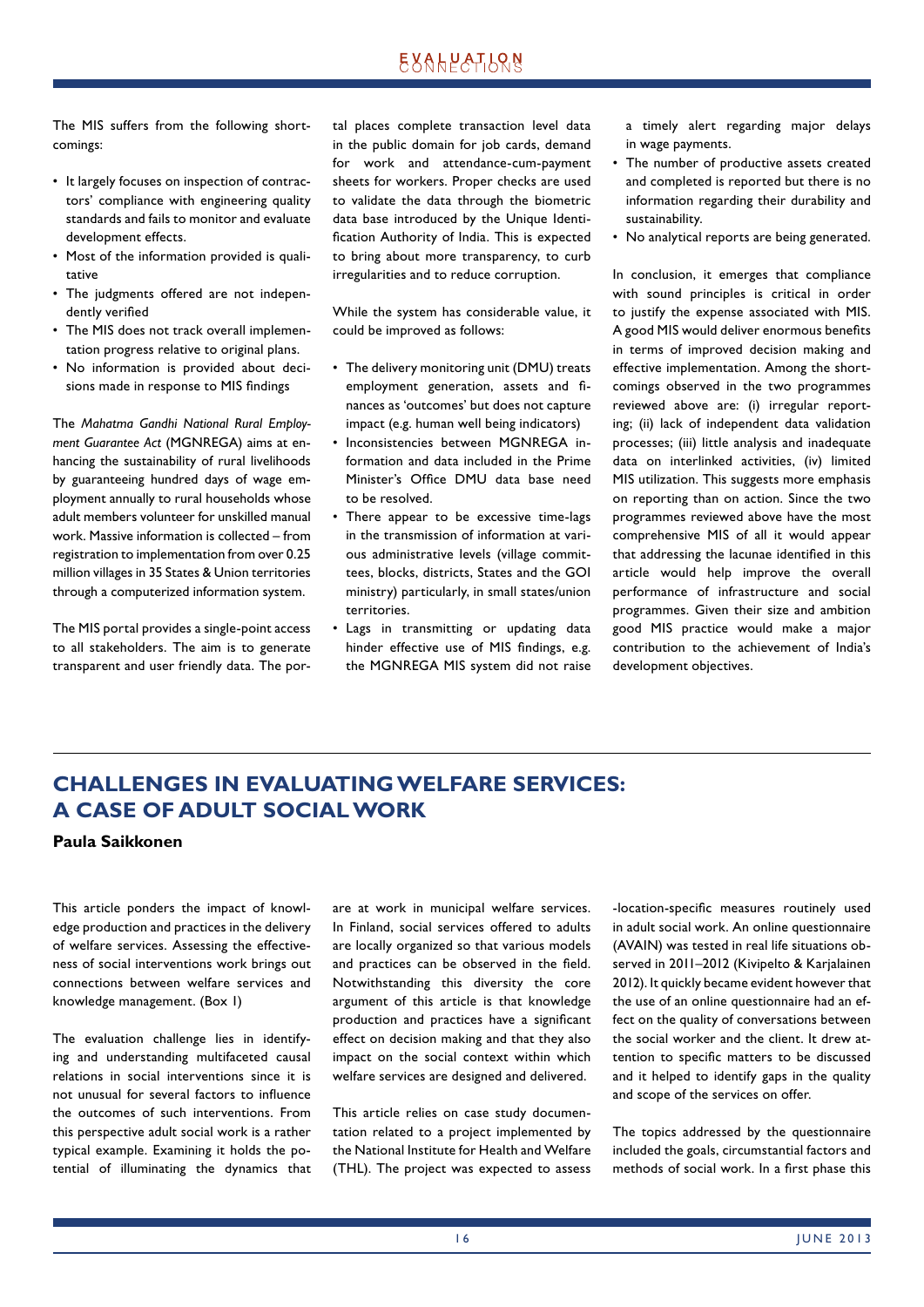induced social workers and clients to settle on joint goals for their interaction. In a second phase they looked back on the extent to which agreed goals were achieved and how the process went. Thus the questionnaire changed the nature of the relationship and it brought out issues and concerns which other wise could easily have been left out. Thus, the very fact of evaluating the intervention in real time changed it and that had to acknowledge the interpretation of results.

Local decision making has a strong impact on policy administration, organization and resource allocation for welfare services (see left side in Figure 1). However, the overarching policy goals of social work as well as the control procedures that influence service delivery are set at the national level. Ideally the policy and control framework should be knowledge based but in practice there is no feedback loop that would allow local knowledge to impact on national welfare policies and services. (via a double learning loop).

**Help from realist evaluation?** Can realist evaluation help resolve the above dilemma? Its main object is to reduce the complexity of the real world by identifying causal mechanisms and recognizing the most influential factors that explain programme or policy outcomes. Realist evaluators ask "What works for whom in what circumstances and in what respects and how?" This approach reduces complexities by disentangling mechanisms, contexts and outcomes (van der Knaap et al. 2008, 50–51).

One useful concept of realist evaluation is generative causality which basically means that the aim of evaluation is to understand why programmes work in some conditions rather than others. The approach emphasizes the variation within programmes, not just between different programmes (Pedersen & Rieper 2008, 271–272, 276). In the case of social work, the realist evaluator scrutinizes contexts and mechanisms in tandem and relates their characteristics to the observed outcomes. These are influenced by client's dispositions (e.g. values, beliefs and attitudes) and resources (e.g. information, skills and material resources).

For instance, if a client is not willing to cooperate with a social worker it is hardly possible to achieve outcomes. This means that welfare outcomes are the joint product of distinct agents acting on the demand and supply side of service delivery. In turn, knowledge practices interact with knowledge production and therefore with outcomes at the level of the individual (Figure 1).

On the other hand, the influence of knowledge production and practices at the aggregate programme level is unclear since no mechanism is in place to provide metafeedback to decision makers. This means that evaluation use is constrained to the local level and that programme evaluation feedback processes should be introduces and that realist evaluation methods should be put to work for social betterment (Henry & Mark 2003).



*Figure 1: Knowledge production and knowledge practices in welfare services.*

## **Box 1: Knowledge production and knowledge practices in welfare services**

*Knowledge production* is shaped by customs that convert data into knowledge. *Knowledge practices* are administrative processes that produce and process data (Wagenaar & Cook 2003). Different knowledge practices are usually prevalent and they generate huge amounts of information. However, only when information is transformed into knowledge does it influence individual worker or group decision- making…

## **References**

Henry, T. G. and Mark, M. M. (2003). Beyond Use: Understanding Evaluation's Influence on Attitudes and Actions. *American Journal of Evaluation* 24(3), 293–314.

Kivipelto, M. and Karjalainen, P.(2012). *Adult social work effectiveness evaluation.* Paper presentation at Evidence Informed Practice. April 22nd/25th, Cavan, Ireland.

van der Knaap, L., Leeuw, F. L., Bogaerts, S. and Nijssen, L. T. J. (2008). *Combining Cam pbell Standards and the Realist Evaluation Approach: The Best of Two Worlds?* American Journal of Evaluation 29(1), pp. 48–57.

Pawson, R. and Tilley, N. (2004). *Realist Evaluation*. In http://www.communitymatters.com. au/RE\_chapter.pdf (09/04/2013)

Pawson, R. and Tilley, N. (1997). *Realistic Evaluation.* London: SAGE publication.

Pedersen, L. H. and Rieper, O (2008). Is Realist Evaluation a Realistic Approach for Complex Reforms? *Evaluation* 14(3), pp. 271–293.

Wagenaar, H. and Cook, N.S.D. (2003). *Understanding policy practices: action, dialectic and deliberation.* In M. A. Hajer and H. Wagenaar (eds.) *Deliberative Policy Analysis. Understanding Governance in the Network Society* (pp. 139–172). Cambridge: University Press.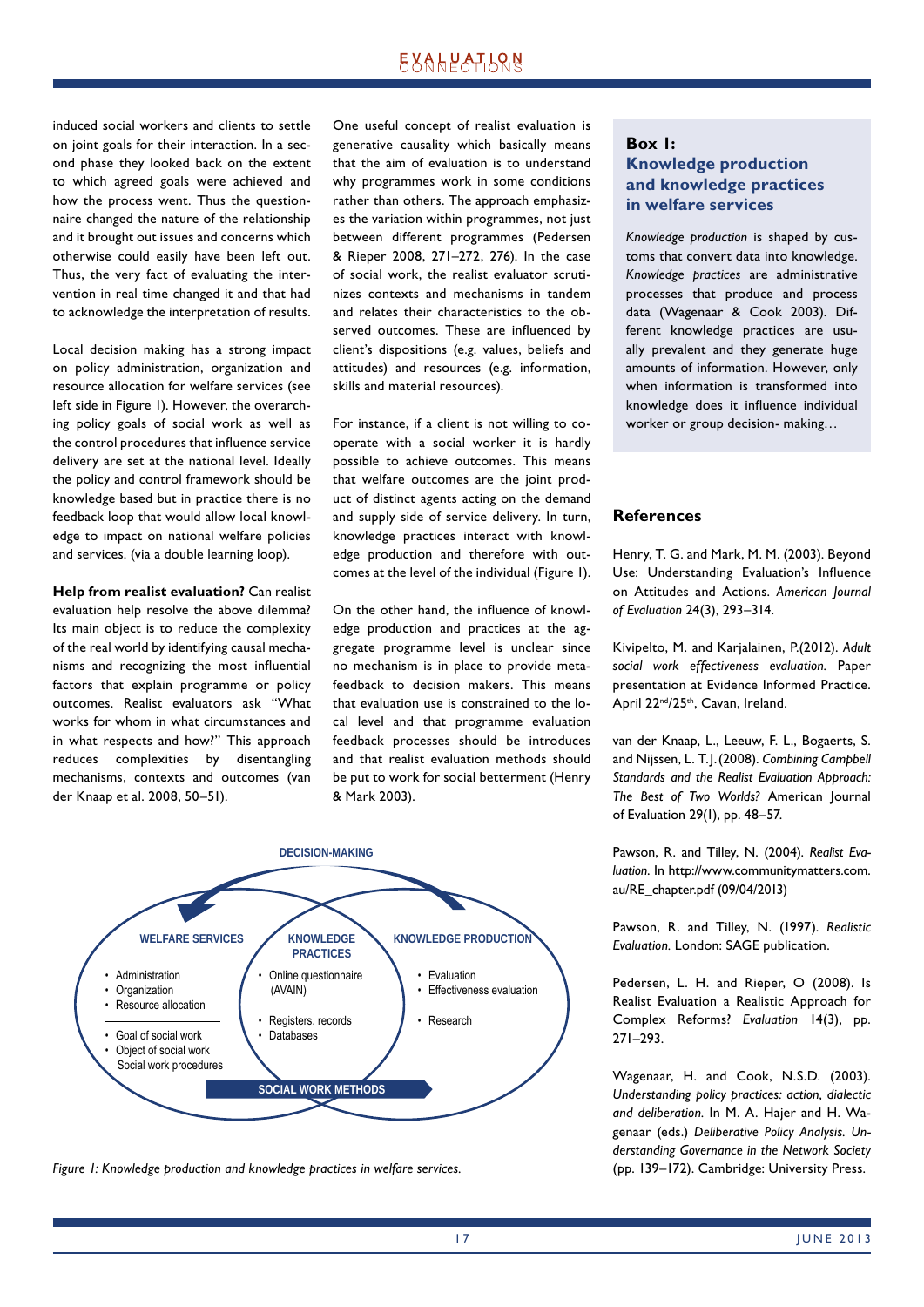## **MONITORING, EVALUATION AND INFORMATION SYSTEMS**

## **Giorgio Garau, Enrico Garau and Lucia Schirru**

Use of "data" to make well-informed decisions and shape judicious policies is at an all time high. This has led to greater attention to the design of monitoring systems as tools for tracking policy implementation and retrospective assessments of the policies themselves. From this perspective, a statistical information system  $(SIS)^{\perp}$  can facilitate due attention to policy goals, respect for stakeholders' objectives and the generation of basic information needed for *ex post* evaluation (Garau, Mandras e Schirru 2011). System design is also shaped by the programme logic (Mazzeo 2012).

How is the effectiveness of a policy to be assessed? What kind of data should be collected to allow the conduct of a good ex post evaluation? How is compliance with the applicable legislation assessed? In principle such questions should be tackled when policies and programmes are designed and relevant data collected during implementation. In fact, this does not always happen which leads to a lack of basic information for ex post evaluation. In turn this forces evaluators to use inadequate administrative data and resort to *ad hoc* surveys. The SIS approach helps to overcome this problem.

This article examines the potential of SIS in the context of the Sardinia Employment Plan (EP) which aims to address youth unemployment that, in 2011, attained 42 % in the region, compared to a national youth unemployment rate of 29 %. The EP's purpose is to improve the employability of young people via "on the job training".

The programme is not intended to lead directly to job creation: there is no expectation that trainees will invariably secure a regular or even a temporary job following the training period. Thus EP is not an instrument of job placement but rather a way of enhancing workers' competencies. It is also an instrument of industrial relations. Each trainee is sponsored by a labour union, guild or association (for blue collar workers) or by a professional order (for white collar workers).

In the particular instance of EP it allowed us to map the data needed for tracking progress and to perform a good summative evaluation of the effectiveness of communication among the main programme actors. The first step in SIS design is the definition of an "Observer" so as to delineate appropriate boundaries for the SIS. In this case we adopted an independent evaluator and learning perspective.

The next step is a *Requirements Analysis*, which consists in the collection of relevant documents (laws, rules, etc.) that define the policy to be evaluated. Such analysis facilitated the identification of relevant actors as well as the target population: young EU residents resident in Sardinia, unemployed but skilled. Such youth are eligible to apply to the EP which leads to their enrolment and inclusion in the data base of the REA.

An unemployment assessment is delivered by the Public Job Center (PJC), another actor of the SIS. Further actors are private enterprises, professional cabinets or professional orders and educational establishments that have concluded in advance a special agreement $^2$  with REA.

## **Conceptual Modelling**

Conceptual modelling helps in policy design as well as in policy evaluation. It requires identification of all the agents involved and a specification of the relationships among them. In the EP case the agents (public and private institutions) are jointly responsible both for the policy and for its achievement. They are also beneficiaries of the policy interventions. If the policy is correctly formulated and the data collected is well specified, the interaction among agents produces sound and effective contractual relations and it creates databases that are suitable for policy evaluation.

On the other hand, if the policy is poorly conceived and badly written the resulting relationships generate inadequate, incomplete or redundant data, i.e. data that is duplicated among multiple stores and maintained by different agents. The task of conceptual modelling is to help policy makers identify the right agents and the correct relations among them.

Other benefits of conceptual modelling include placing the policy within the wider context of similar policies (those having the same goal or complementary goals), in order to ensure that their objectives are consistent and that working together that they may be easier to achieve. With such systematic modelling one can appreciate whether the results observed depend on the policy adopted or require other policies operating in concert.

In the conceptual modelling phase below we show in a schematic form the relationship among EP actors previously identified by the documentation analysis. When evaluating the policy following its implementation it was of course necessary to supplement the monitoring information with *ad hoc* interviews of EP actors and agents, e.g. to verify that procedures were performed correctly and to conduct survey designed to ascertain that the monitoring information is accurate and timely.

Next, the graph below models the agreement among REA and *category associations*. At the centre the category association acts as the intermediary among enterprises and REA. The agreement states that associations have a promotional role and that enterprises must have the status of an *associated* enterprise to secure relevant information.

Some enterprises have a stake in the EP but they opt not to be formally *associated* with it. Could they benefit from EP? What promotion actions are expected to be performed by the category associations? Are these activities traced? How many enterprises have evinced an interest in EP?

Such typical questions can be answered using ad hoc interviews. Category associations are the counterparty of Trade Unions in collective bargaining. They are associations of employers, grouping enterprises belonging to a specific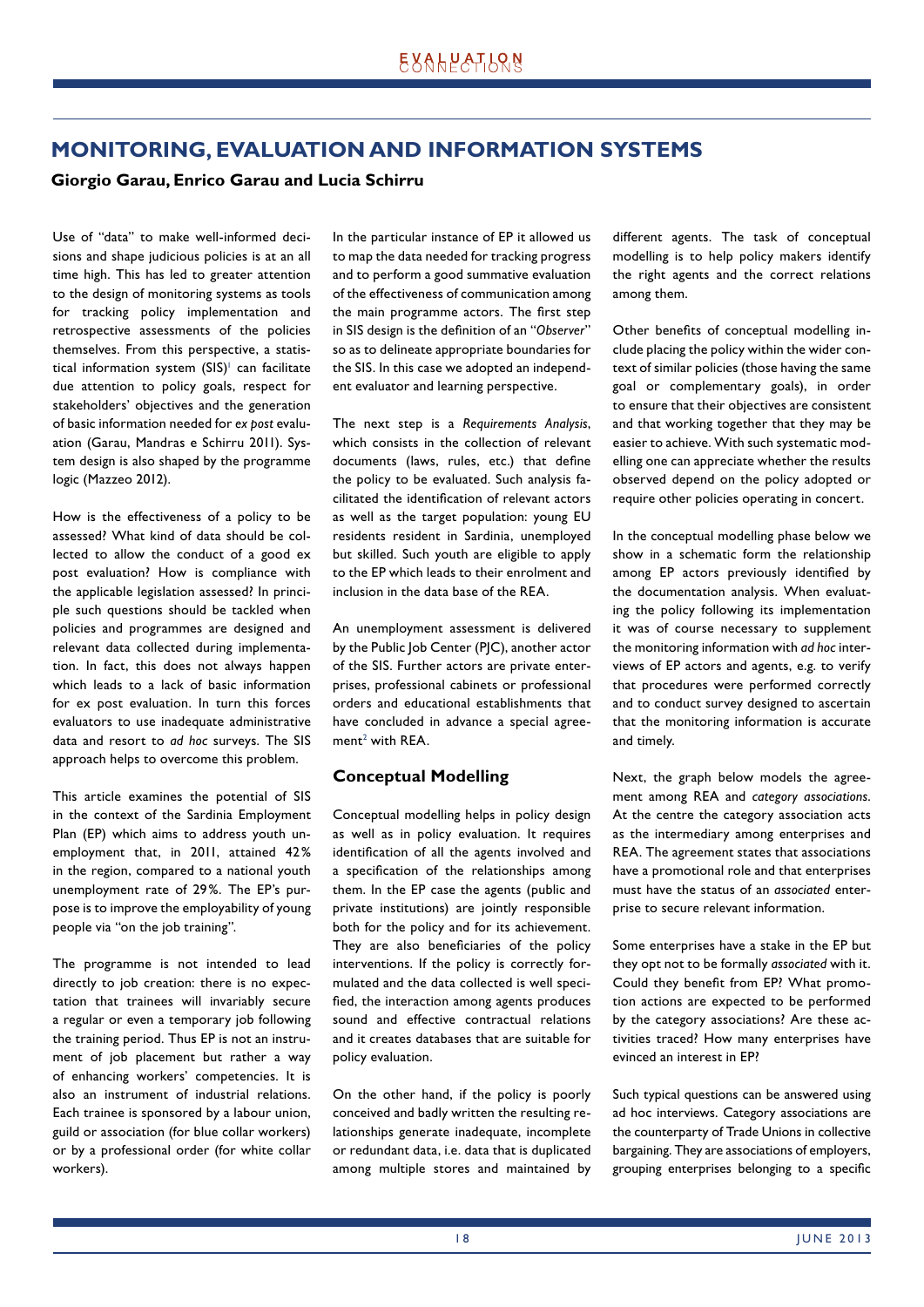# EXALPATLRN



*Agreement between REA and Category Association – some indicators.*

economic sector (commerce, manufacturing, services). They supply the format of information requests to hosting enterprises regarding participants to the EP program.

of hosting to concerned enterprises) emerge as relevant effectiveness indicators of communication for category associations.

*Associated enterprises* are enterprises belonging to a Category Association.

*Concerned enterprises* are a subset of associated enterprises that have the intention of hosting EP program participants.

*Hosting enterprises* are a subset of concerned enterprises made up of enterprises that actually host EP program participants.

The above scheme makes evident critical factors of implementation that contribute to the achievement of the policy goal: the improvement of young skilled employability. Such mapping facilitates the identification of useful performance indicators. For example, the ratios between concerned and associated enterprises (and the ratio The SIS also pinpoints obstacles to effective implementation. For example, distinct agreements or form designs may yield different communications effectiveness indicators and hence different employment outcomes. It is of course necessary to integrate the SIS data with other qualitative information in carrying out an ex-post evaluation.

- 1. Garau G., Mandras G e L Schirru: A Statistical Information System Supporting Environmental Policies. *Environmental Engineering and Management Journal*, vol. 12; Sept 2011.
- 2. Mazzeo Rinaldi F.: *Il monitoraggio per la valutazione*, Franco Angeli, Milano, 2012.
- 1 A Statistical Information System (SIS) is characterized by the use of aggregated data, where the use of the information produces statistical knowledge. It also devotes special attention to meta-data and meta-information.
- 2 This special agreement links three actors (REA, an intermediary – e.g. a category association – and hosting enterprises) and tasks category association to inform and oversee hosting enterprises during the training period.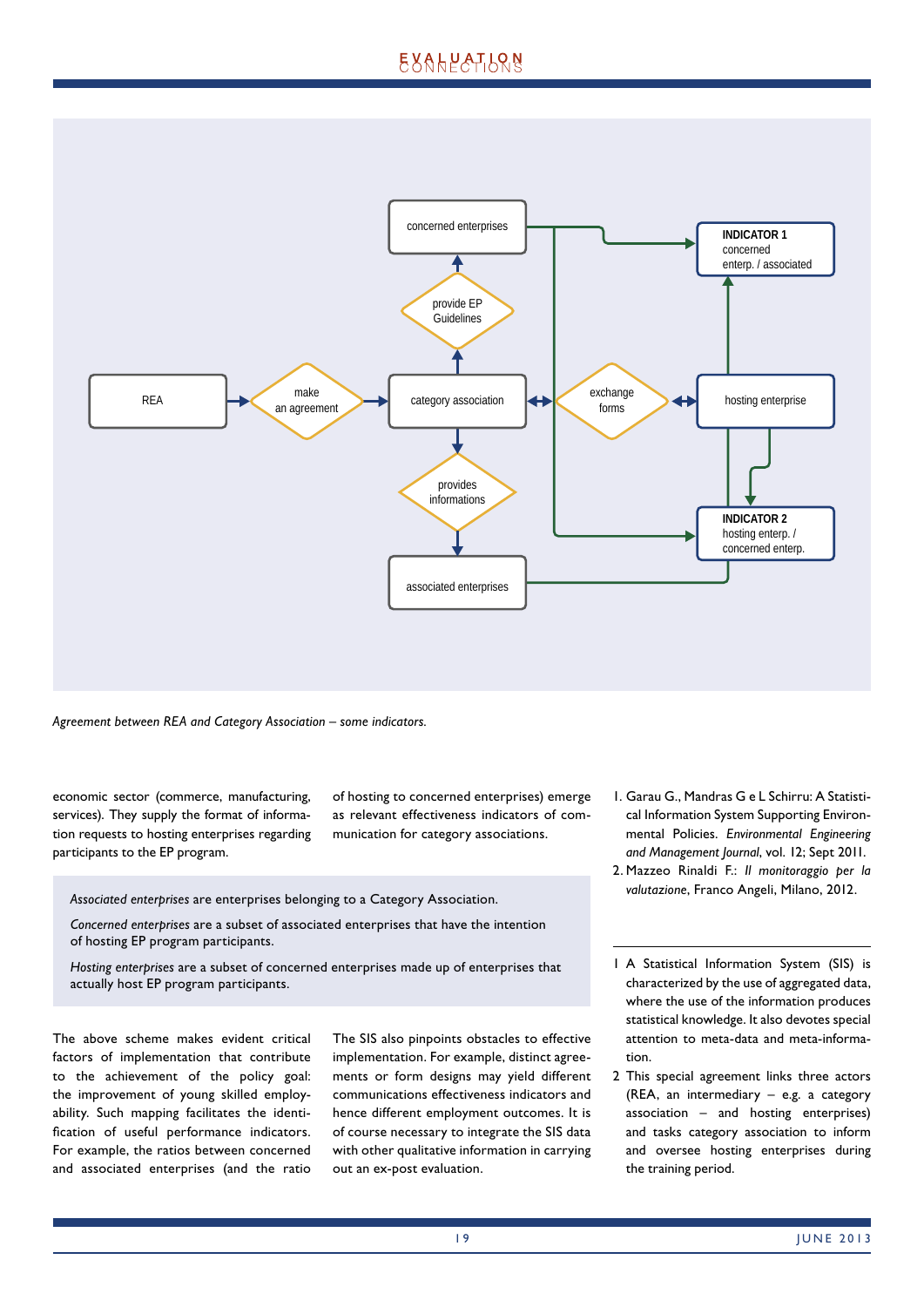# **INSTITUTIONALIZATION OF MONITORING AS A REFLEXIVE MANAGERIAL PRACTICE**

**Elizabeth Moreira dos Santos, Egléubia Andrade de Oliveira, Marly Marques da Cruz, Aline Leal Gonçalves, Aline Duque de Macedo e Carlos Leonardo Figueiredo Cunha**

## **Introduction**

This article is a reflection on the monitoring processes embedded in a health action programme – the Programa Ação Saúde (PAS) – which lies at the interface between the primary care services delivered by the unified health system  $-$  the Sistema Único de Saúde (SUS) – and local communities in Brazil'surban and rural spaces of Maranhão. The PAS has established itself as a pedagogic project inspired by the "problematization" evaluation model.

The PAS initiative is aligned with Ministry of Health policy priorities and its design characteristics are consistent with the technical skills training and mobilization goals pursued in ENSP's public health forums. Its overarching mother and child theme secured the full support of a network of experts which also endorsed reduction of infant mortality as a key PAS objective using a judicious indicator.

On the other hand, some municipalities in Maranhão required special mobilization and persuasion efforts in order to secure local ownership of programme goals. Accordingly PAS began by sensitizing and mobilizing local communities in support of the integrated management and implementation of PAS maternal and child health interventions at the intersection of health promotion and communication and social mobilization activities. The approach was designed and implemented by a technical partnership involving the Laboratory of Monitoring and Evaluation of Regional Endemic Situations, a unit within the National School of Public Health (LASER/ENSP/FIOCRUZ) and Canal Futura, a television channel committed to social action and public education with the financial help from the private sector notably the Roberto Marinho Foundation and the Vale Foundation, a corporate social responsibility arm of a large mining corporation.

## **The intervention: a short description**

The innovative approach used by ENSP was grounded in Freire's principles of empowerment and autonomy (1996) and implemented through tailor made socio-technical networks as proposed by Latour (2000). This methodology was designed to facilitate connections and negotiation of agendas among the actors and networks involved. Specifi cally, the programme was geared to "supporting public management towards dialogue and integrated action with the civil society". This presumes pluralistic action, respect for different groups' values and working within the municipalities regardless of party affiliation, ethnic racial or religious background with sensitivity to the local culture and full use of local knowledge.

The challenge was to identify a set of choices that would take full account of the local context. Through reflexive and pedagogical processes the monitoring system encouraged popular participation and collective action to respond flexibly and effectively to health protection needs and promote improved human livelihoods. The methodology implied a focus on the organization of health networks, individual interest in contributing to integrated practice, readiness to participate in a training process and full engagement with the goal of replication and programme expansion. The basic network unit was a locally staffed "health promotion cell" fully dedicated to maternal and child health protection and sharply targeted to local needs.

The monitoring system addressed five major components: 1. Mobilization; 2. Network strengthening; 3. Training; 4. Sustainable governance; and 5. Innovation. It involved 45 indicators. Two thirds of them tracked implementation and delivery processes and one third focused on results. The systematic collection of information was facilitated by data sheets for each indicator designed by communities of practice. The logistics of data collection included on-site inspection, distance supervision and on-going interaction about the interpretation of monitoring data.

Adaptation characterized the entire approach, The set up of local cells began with a sensitization workshop and adjustments were made continuously throughout the implementation cycle. The process was innovative insofar as a piloting phase did not precede programme expansion. After the first sensitization event and the planning/training workshop replication was launched with support of instructors through a second cycle of sensitization (Figure 1). Thus, timely replication constituted the core of the problematization approach. Each cycle ended with a workshop geared to learning from experience and reshaping the implementation process. Thus practice informed the process of adaptation and expansion through real time feedback.

This system differs from traditional approaches focused on accreditation and accountability. Consequently the reflexive and pedagogical characteristics of the monitoring system were not adopted without controversy among experts. Monitoring SMART objectives before replication and mainstreaming contrasts with the problematization approach that uses monitoring as a reflexive and locally situated practice that allows real time social learning, adjustment and with innovations.

## **Monitoring as a refl exive practice**

Interventions can be conceived as socio networks, i.e. in fluid terms (flows, circulations, alliances and movement) rather than as entities. Social actors are agents rather than passive components of a fixed system. They interact and adjust through connections and negotiations (Latour, 2000; Latour, 1996). In democratic societies translating connections between expert networks and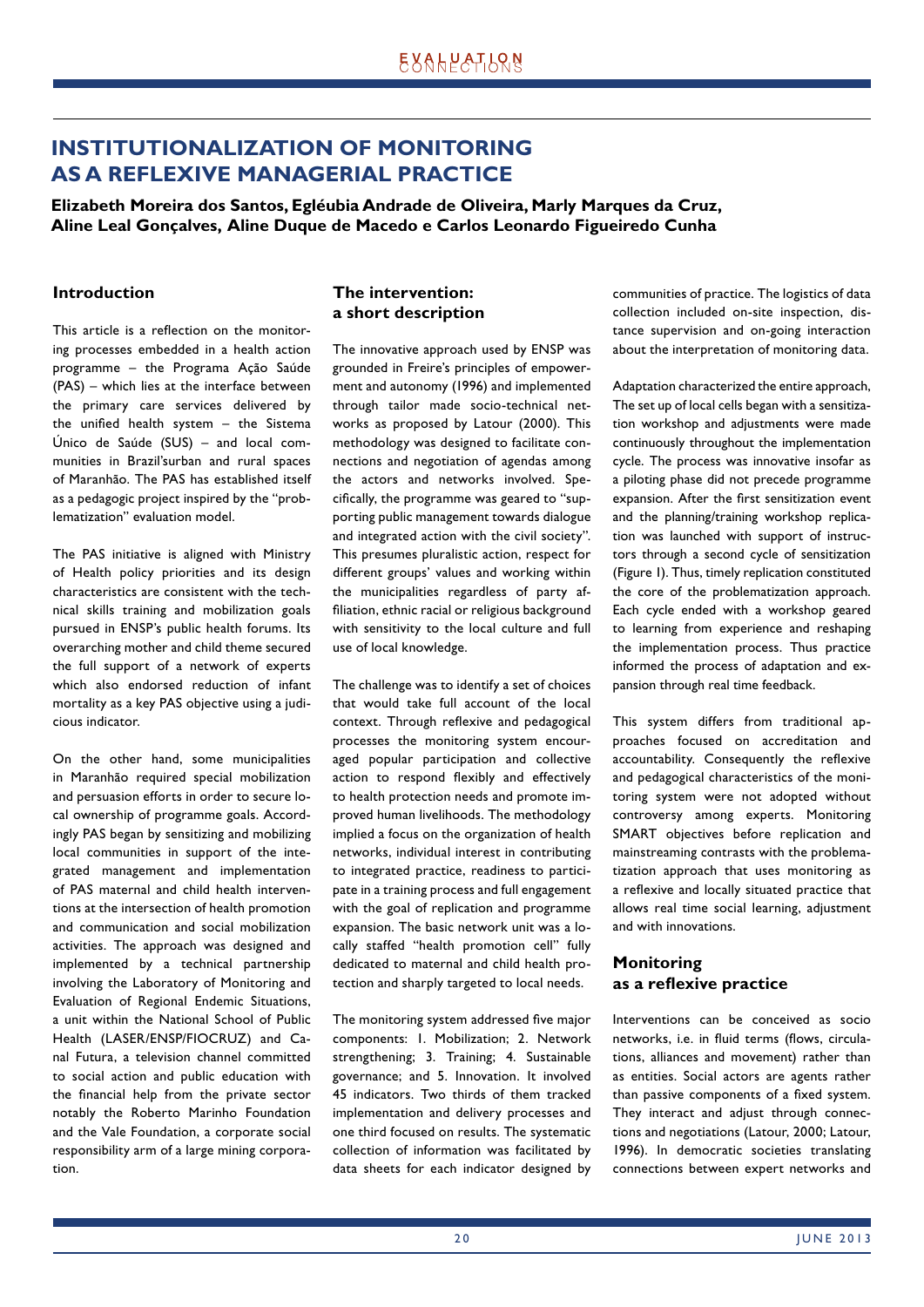

*Figure 1: Monitoring training: Replication Cycle.*

communities of practice requires mobilization, mediation, conflict resolution, negotiation, appreciation of alternative knowledge insights, adaptive technical solutions and effective use of new technologies.

## **References**

Freire, P. *Pedagogia da autonomia*. Rio de Janeiro: Paz e Terra, 1996.

Hartz Z., Matida Á. H., Denis J.L., Santos, E.M. From knowledge to action: challenges and opportunities for increasing the use of evaluation in health promotion policies and practices (capítulo) IN: Potvin L., McQueen D.V., editors. Health promotion evaluation practices in the Americas: values and research. Springer Verlag Publishing, 2008.

Latour, B. "Networks, Societies, Spheres: Reflections of an Actor-network Theorist". *Keynote speech for the International Seminar On Network Theory: Network Multidimensionality In The Digital Age, 19th February 2010 Annenberg School for Communication and Journalism, 2010* disponível em http://www.bruno-latour. fr/sites/default/files/121-CASTELLS-GB.pdf, acessado em 12/08/2012.

Latour, B. On actor-network theory: a few clarifi cations. *Center for Social Theory and*  *Technology (CSTT)* Keele University, UK. 1998. http://www.nettime.org/Lists-Archives/ nettime-I-9801/msg00019.html.

Latour, B. On actor-network theory: a few clarifications plus more than a few complications. *CSI-Paris/Science Studies-San Diego*. 1996. http://www.nettime.org/Lists-Archives/nettime-I-9801/msg00019.html.

Santos, EM, Oliveira EA, Cruz, M, Leal, A, Duque, A, Cunha, L. Monitoramento em Promoção de Saúde: uma experiência de capacitação de adultos em um estado do nordeste brasileiro. Submetido à *EDUCAR Revista*. UFPR, Parana, 2013.

## **FEEDBACK ON THE 2012 EES BIENNIAL CONFERENCE IN HELSINKI**

## **Claudine Voyadzis1**

The evaluation of the last biennial conference held in Helsinki in 2012 *"Evaluation in the Networked Society. New Concepts, New Challenges, New Solutions"* brought out the following findings:

- The conference attracted a large number of evaluators, paper presenters and panellists who provided high-level insights on new evaluation trends and on endeavours to adapt the field to and seize the opportunity of advanced information technology
- A total of 634 delegates attended the conference; 456 abstracts had been submitted (for paper presentations, panels and posters) of which some had to be improved on request by abstract reviewers; 5 % were rejected
- Thanks to the generous support of Finland and other donor countries, 75 bursaries were offered to developing countries' evaluators.
- EES bestowed awards on 6 professional evaluators and 2 students for the most no-

table contributions to evaluation research, methods and practices.

Largely positive evaluation feedback was received from delegates: 91 % of evaluation conference respondents considered that the knowledge and insights gained from the conference was "very valuable" or "valuable" (against "marginally valuable" or "not valuable") while the usefulness of contacts made at the conference was appreciated by 86 % of respondents.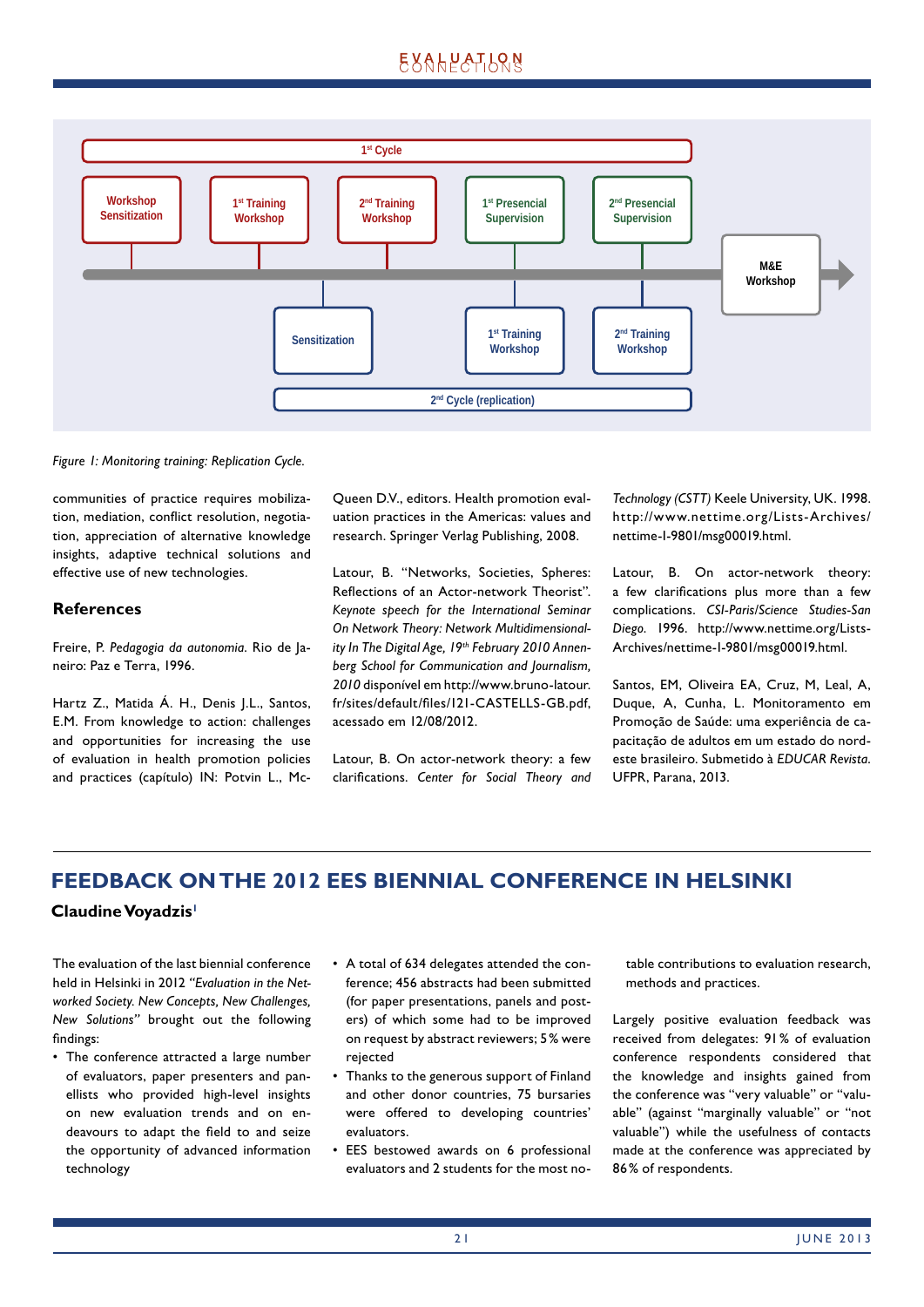## **EXALPATION**

The objectives of the programme were considered clear and coherent by 70 % of respondents, relevant for work by 82% while 83 % of respondents found that their expectations had been reached. The choice of topics was viewed from "excellent" to "very good" to "good" by 87% of respondents while the high quality of keynote speakers was praised by 82% and the quality of panels by 73 %.

The *conference administration* – registration, IT support and logistics – were very highly rated. On the other hand, the rating of meals and coffee breaks gave a mixed picture due inter alia to a scarcity of vegetarian options.

Strengths and weaknesses were identified through open-ended questions (229 respondents). The main strengths are the diversity of the participants in terms of country of origin and fields of interest (38 respondents); the great opportunity for networking (31 respondents); the broad range of topics (28 respondents); and the excellent quality of speakers and presentations (24 respondents).

The main weaknesses include concerns about the uneven quality of speakers and presentation content (24 respondents); incoherence of presentations within sessions, (14 respondents); lack of prior information about abstracts (6 respondents); limited coverage of evaluation within a European context and overlapping of topics with conferences addressing international development (5 respondents).

Data on the *pre-conference workshops* indicate that a majority of respondents, 92 %, rated the overall impression of the workshops from "excellent" to "good", and only 5 % found them "marginal" or "poor"; over 88 % of respondents found the goals of the workshops clear and coherent, and 89% found them relevant; 80 % of respondents declared that their expectations were met against 17% of respondents whose expectations were not met. The trainers' skills and competencies were very highly rated. Their knowledge and ability to convey clearly their messages was well appreciated by respondents. However a few respondents (less than 17 %) thought that the workshop sessions were not sufficiently practical and would not have an impact on their work.

This feedback will be taken into account in planning the Dublin Conference.

1 Three students (Marie Gildemyn, Barbara Mineo and, Kettil Nordesjo) contributed to the evaluation.

## **THE AUTHORS**

## **I.C. Awasthi**

I.C. Awasthi is a senior faculty at the Institute of Applied Manpower Research (Planning Commission, Government of India)



#### **María Bustelo**

María Bustelo, PhD in Political Science, is Associate Professor of Political Science and Public Administration at the Complutense

University of Madrid (UCM), where she teaches on Public Policies and Evaluation. She is the director of the Master on Evaluation of Programmes and Public Policies (UCM) since its commencements in 2002. President of the European Evaluation Society (2012– 13), she has also been Member of the Board of Director Committee of the Spanish National Agency for the Evaluation of Public Policies (2007–2011). At the research level she has been the leader at the UCM of several National and European research projects on the quality of gender equality policies, the most recent one GENOVATE *(Transforming organisational culture for gender equality in research and innovation –2013–2016, FP7)* where she and her team act as evaluators of the project. She has a number of publications on evaluation theory and methodology as well as on gender equality policies.



## **Carlos Leonardo Figueiredo Cunha**

Graduated in Nursing at the Federal University of Maranhão (2003). Specialization in Family



Health, Training and Educational Planning and a Master of Maternal and Child Health from the Federal University of Maranhão (2010). He is currently PhD candidate in Public Health-IESC / UFRJ. He works as a Research collaborator at the Laboratory of Evaluation (LASER) and has experience in teaching Public Health with emphasis in Health Management and Policy of the Brazilian Primary Care System.

#### **Rick Davies**

Dr Rick Davies is an independent Monitoring and Evaluation consultant, based in Cambridge, UK. He has worked extensively



in Africa and Asia over the last 25 years with a range of international development aid organisations (multilaterals, bilaterals and INGOs). He also manages the MandE NEWS website and the associated email list, which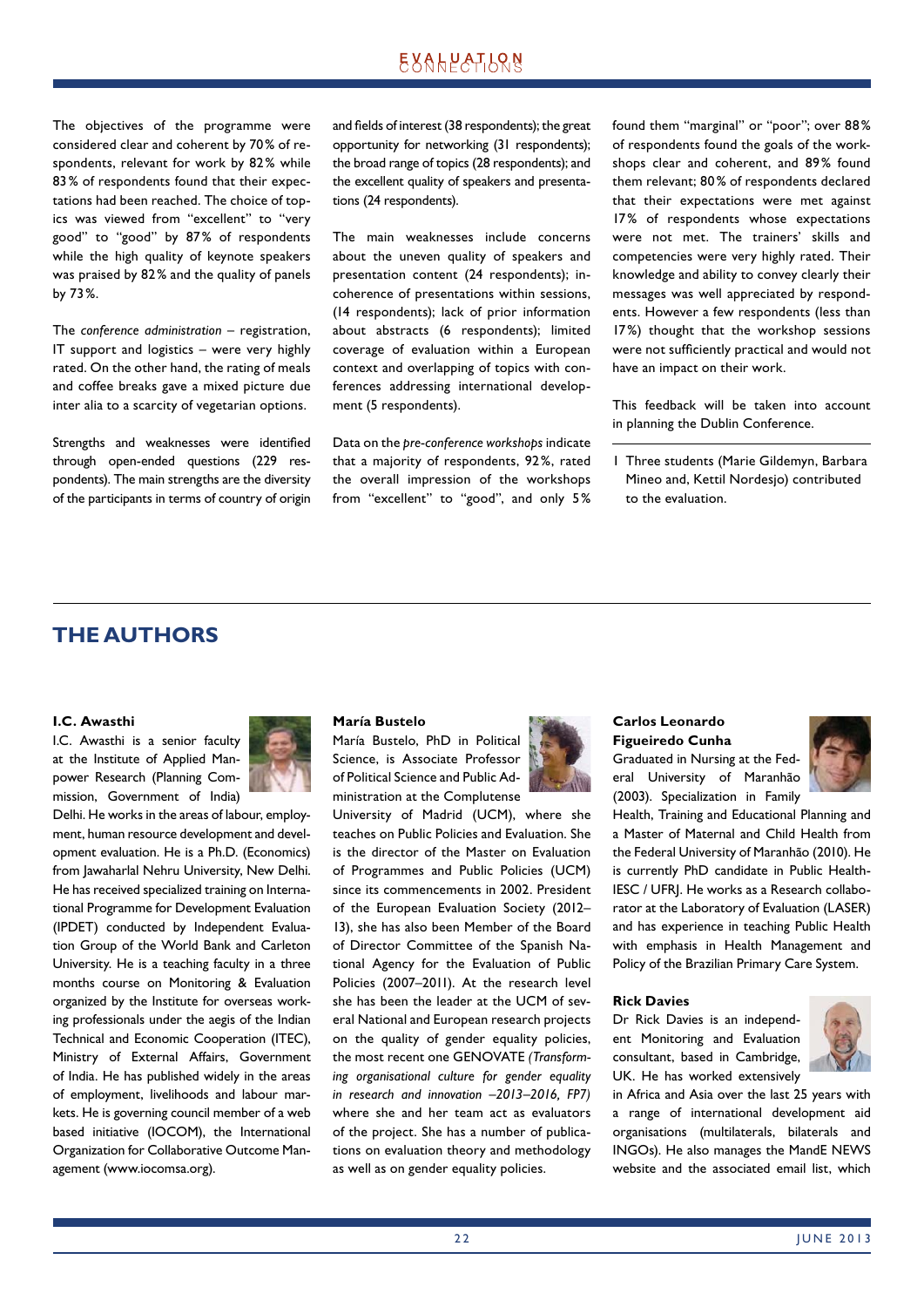has a global membership. He is interested in the development of innovatory methods through the cross-breeding of ideas from different realms of knowledge, including participatory approaches to impact monitoring and poverty measurement, the representation of complex systems in terms of networks, and configurational views of causal processes.

#### **Marly Marques da Cruz**

PhD in Public Health (2006) from the National School of Public Health/FIOCRUZ where she is an associated researcher. Cur-



rently she is the head of the Department of Endemic Diseases Samuel Pessoa (DENSP/ ENSP) and Coordinator of the Laboratory of Evaluation at the National School of Public Health (LASER). She also is the Coordinator of the Master program in Health Evaluation. Her work involves teaching, research and technical cooperation in Brazil, Latin America and African Portuguese speaking countries.

#### **Aline Duque de Macedo**

Graduated in Psychology UERJ (2004). He began his research career at the Instituto Fernandes Figueira (IFF / FIOCRUZ) in



Mother and Child Health linking stigma and chronic illness in childhood. She has a Diploma Course in Communication and Health at ICICT / FIOCRUZ. She is has a Master's in Public Health in the area of Policy, Planning and Management in Health from the Institute of Social Medicine, State University of Rio de Janeiro . She has experience in Distance learning in monitoring and evaluation.

#### **Egléubia Andrade de Oliveira**

PhD in Public Health from the National School of Public Health Sergio Arouca, Oswaldo Cruz Foundation in 2007, Mas-



ter in Social Work from the School of Social Service, Federal University of Rio de Janeiro (1997) and Graduate in Social Work from the Federal University of Pernambuco (1986). She is a researcher at the Institute of Collective Health Studies – IESC at the Federal University of Rio de Janeiro and a collaborator researcher of the Laboratory Evaluation (LASER/ENSP). She has a strong experience in social and community mobilization.

## **Elizabeth Moreira dos Santos**

MD (1974); MSc (1986) and PhD in Community Health – from University of Illinois-Urbana Urbana

Champaign (1995) is retired as a full researcher at the National Scholl of Public Health (ENSP/ FIOCRUZ) in Rio de Janeiro, Brazil. She has coordinated and implemented several national evaluations of endemic diseases programs in Brazil and African countries. Her academic experience involves evaluation course development (Brazil, Angola and Ethiopia) including the first Health Evaluation Master Program in Brazil; advising of around 70 thesis (55) and dissertations (16) and publishing 9 book chapters and 20 peer-reviewed journal articles. Currently she is active as independent consultant in the areas of evaluation course development, planning and implementation of M&E systems and evaluations at national and international levels.

## **Aline Leal Gonçalves**

Graduated in Nutrition from the Federal University of the State of Rio de Janeiro, MSc from the National School of Public

Health Sergio Arouca (ENSP / FIOCRUZ), acts as a research collaborator at the Laboratory of Evaluation (LASER) in the area of Program evaluation. Her teaching experience includes distance learning in Health Management, at the Federal University of the State of Rio de Janeiro.

#### **Giorgio Garau**

Giorgio Garau is full professor of Economic Statistics at the University of Sassari. He obtained his Ph.D at the University of Geneva

in 1993 and he was research fellow of the Japan Foundation in 1994.

#### **Enrico Garau**

Enrico Garau work at REA, Regional Employment Agency, and is responsible of the technical assistance to the job services regional system.

## **Richard Hummelbrunner**

Richard Hummelbrunner, senior associate of ÖAR Regionalberatung Graz, Austria, has more than 30 years of experience as a con-

sultant/evaluator in the fields of regional and



international development. He has been active in promoting the use of systems thinking in evaluation as a practitioner, trainer and author.

## **Kai Matturi**

Kai Matturi works as a Knowledge and Learning Adviser with the Irish international non-governmental organisation,



Concern Worldwide, where he supports the design, development and implementation of high quality organisational learning and knowledge management functions, processes and systems. He was involved in the initial piloting of DDG in Concern. His work also involves strengthening the use of evaluations as a key driver of learning within Concern. Kai has previously worked with University College Dublin, the Government of Uganda and the United Nations Development Programme. He is a member of the European Evaluation Society, the American Evaluation Association and the Irish Evaluation Network.

#### **John Mayne**

Dr. Mayne is an independent advisor on public sector performance. He has been working with a number of government,



NGO and international organizations in various jurisdictions, on results management, evaluation and accountability issues. He has authored numerous articles and reports, including several on contribution analysis, and co-edited seven books. In 2006, he was made a Canadian Evaluation Society Fellow.

#### **Robert Picciotto**

Robert ('Bob') Picciotto, (UK) Professor, Kings College (London) was Director General of the World Bank's Independent



Evaluation Group from 1992 to 2002. He previously served as Vice President, Corporate Planning and Budgeting and Director, Projects in three of the World Bank's Regions. He currently sits on the United Kingdom Evaluation Society Council and the European Evaluation Society's board. He serves as senior evaluation adviser to the International Fund for Agricultural Development and the Global Environment Fund. He is also a member of the International Advisory Committee on Development Impact which reports to the Secretary of State for International Development of the United Kingdom.